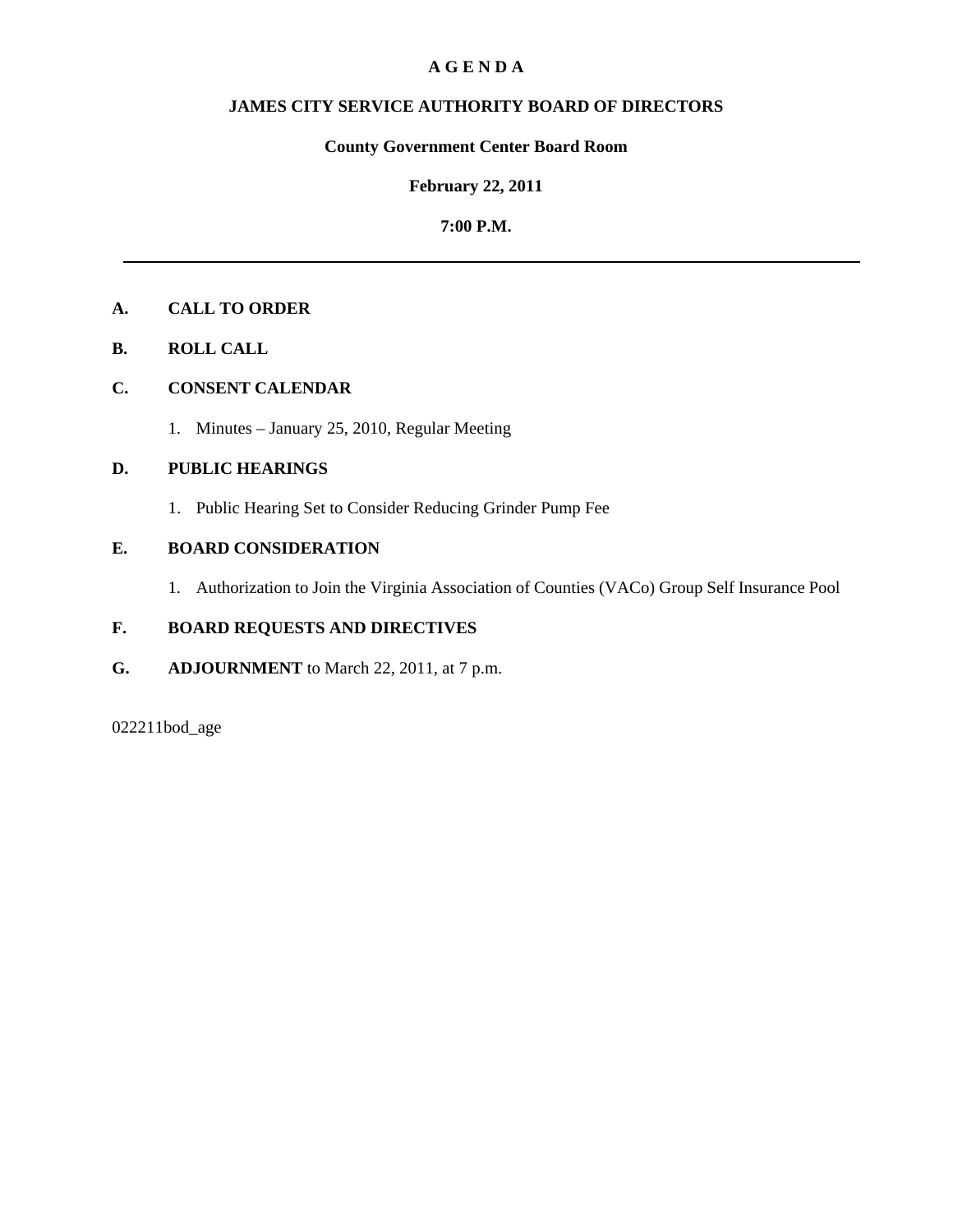# AT A REGULAR MEETING OF THE BOARD OF DIRECTORS OF THE JAMES CITY SERVICE AUTHORITY, JAMES CITY COUNTY, VIRGINIA, HELD ON THE 25TH DAY OF JANUARY 2011, AT 7:00 P.M. IN THE COUNTY GOVERNMENT CENTER BOARD ROOM, 101 MOUNTS BAY ROAD, JAMES CITY COUNTY, VIRGINIA.

# A. CALL TO ORDER

## B. ROLL CALL

Bruce C. Goodson, Chairman John J. McGlennon. Vice Chairman Mary K. Jones James O. Icenhour. Jr. James G. Kennedy

Robert C. Middaugh. Secretary Leo P. Rogers, County Attorney Larry M. Foster. General Manager

## C. ORGANIZATIONAL MEETING

1. Organizational Meeting of the Board of Directors

Ms. Jones nominated Mr. Kennedy to serve as Chairman for 2011.

The motion passed by a unanimous voice vote.

Mr. Goodson nominated Mr. Icenhour to serve as Vice Chairman for 2011.

The motion passed by a unanimous voice vote.

Mr. Foster stated that the Board would need to approve the organizational resolution.

Mr. McGlennon made a motion to adopt the resolution.

On a roll call vote, the vote was: AYE: Goodson, McGlennon.Icenhour, Jones Kennedy (5). NAY: (0).

# **RESOLUTION**

# ORGANIZATIONAL MEETING OF THE BOARD OF DIRECTORS

WHEREAS, the Board of Directors of the James City Service Authority, James City County. Virginia, is desirous of establishing rules for the conducting of its business for the year of 2011.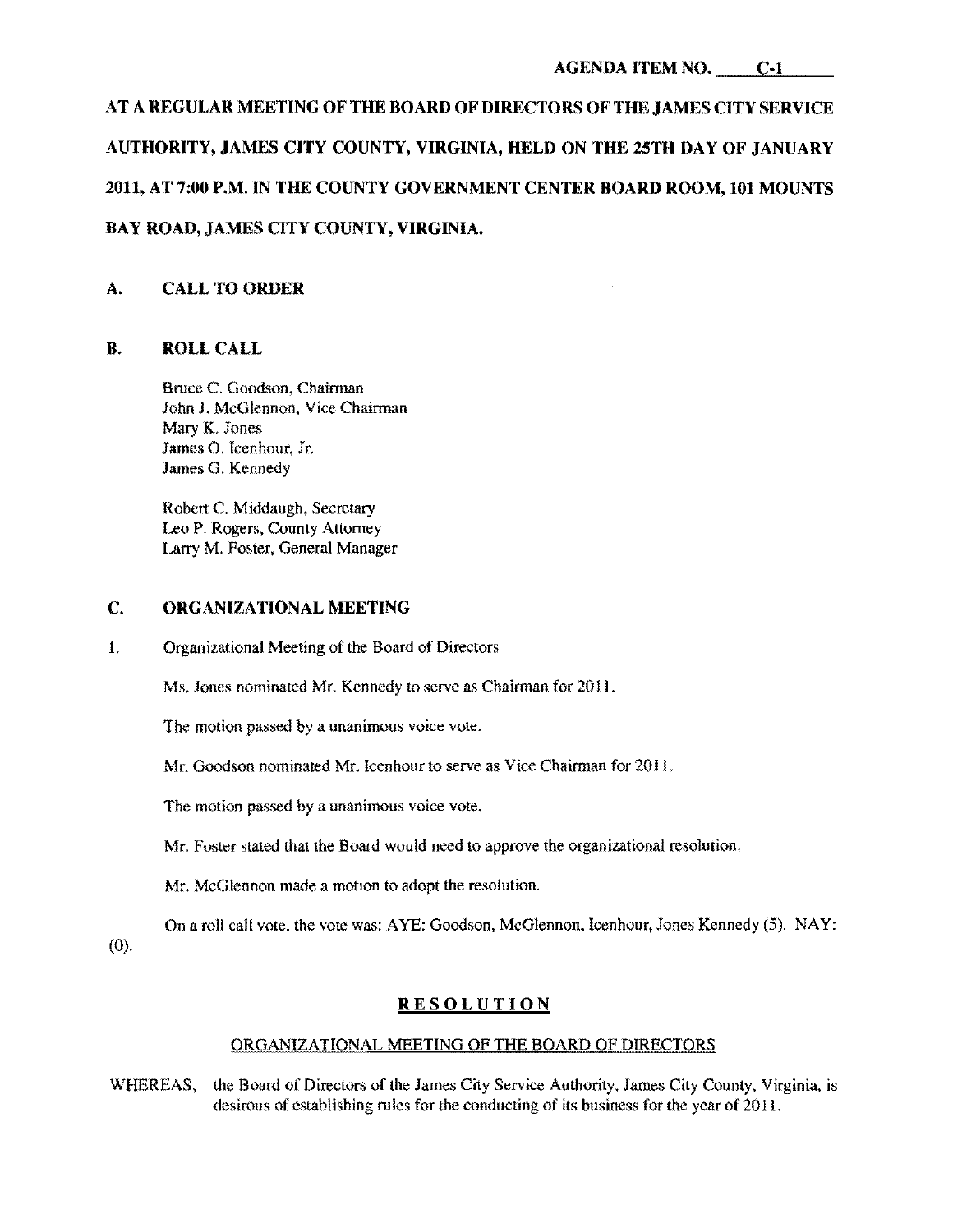- NOW, THEREFORE, BE IT RESOLVED by the Board of Directors of the James City Service Authority, James City County, Virginia, that the following rules shall apply for the year 2011.
	- 1. Regular meetings of the Board of Directors shall be held following the regular Board of Supervisors' meetings on the fourth Tuesday of each month, except in August and December when the Board meeting shall be held following the regular Board of Supervisors' meetings on the second Tuesday of such months. The meetings shall be held following the 7:00 p,m, Board of Supervisors meeting.
	- 2. The 2012 organizational meeting shall be held on the fourth Tuesday in January 2012 following the 7:00 p.m. Board of Supervisors meeting,
	- 3. The Board of Directors agrees to follow Robert's Rules of Order, Newly Revised 10th Edition, October 2000, and more specifically, the provisions which pertain to the "Conduct of Business in Boards," at page 469 et. seq., in particular, the "Procedure in Small Boards" as follows:
		- a. Members are not required to obtain the floor before making motions or speaking, which they can do while seated,
		- b. Motions need not be seconded.
		- c. There is no limit to the number of times a member can speak to a question, and motions to close or limit debate generally should not be entertained,
		- d. Informal discussion of a subject is permitted while no motion is pending.
		- e. The Chairman can speak in discussion without leaving the chair; and can make motions and votes on all questions,

#### **D. CONSENT CALENDAR**

#### $1.$  Minutes – December 14, 2010, Regular Meeting

Ms. Jones made a motion to approve the minutes.

The motion passed by a unanimous voice vote,

#### **E. BOARD REQUESTS AND DIRECTIVES**

Mr. McGlennon stated that he would like to bring the matter forward for adjusting the fees for independent water systems.

Mr. Foster stated that the item could be brought forward at the next appropriate date.

Mr, Rogers stated that this may need to be readvertised since the public hearing was closed. He stated that the Board could take action at this time to authorize the advertisement.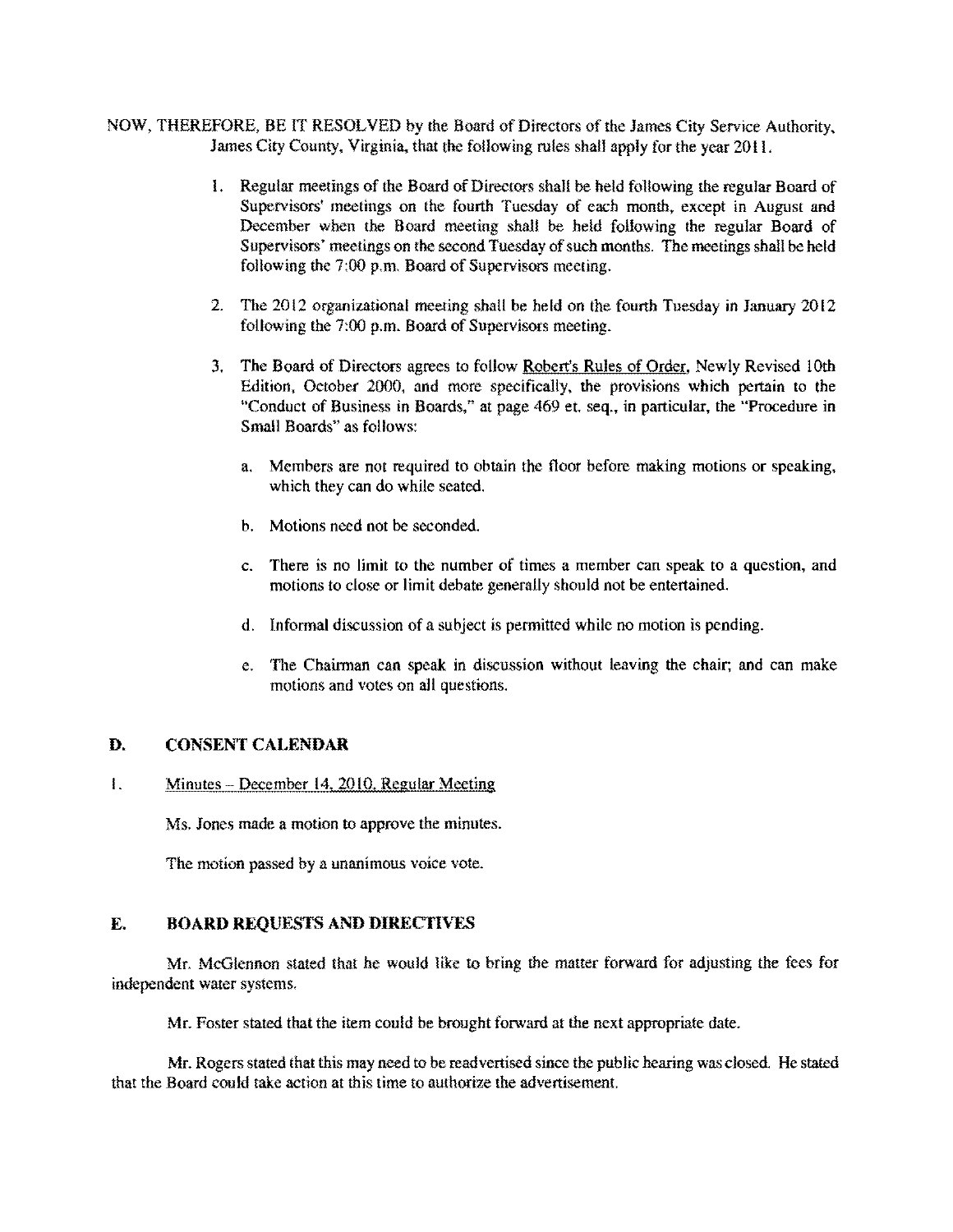Mr. Foster stated that if it was authorized, the advertisement could be done for the next possible meeting that the matter could be heard.

Mr. McGlennon made a motion to authorize the advertisement of a public hearing concerning adjustment of fees for independent water systems.

On a roll call vote, the vote was: AYE: Goodson, McGlennon, Icenhour, Jones Kennedy (5). NAY: (0).

#### F. **ADJOURNMENT** to February 22, 2011, at 7 p.m.

Mr. Goodson made a motion to adjourn.

The motion passed by a unanimous voice vote.

At 8:55 p.m. Mr. Kennedy adjourned the Board until 7 p.m. on February 22, 2011.

W Siday

Robert C. Middangh Secretary to the Board

012511bod\_min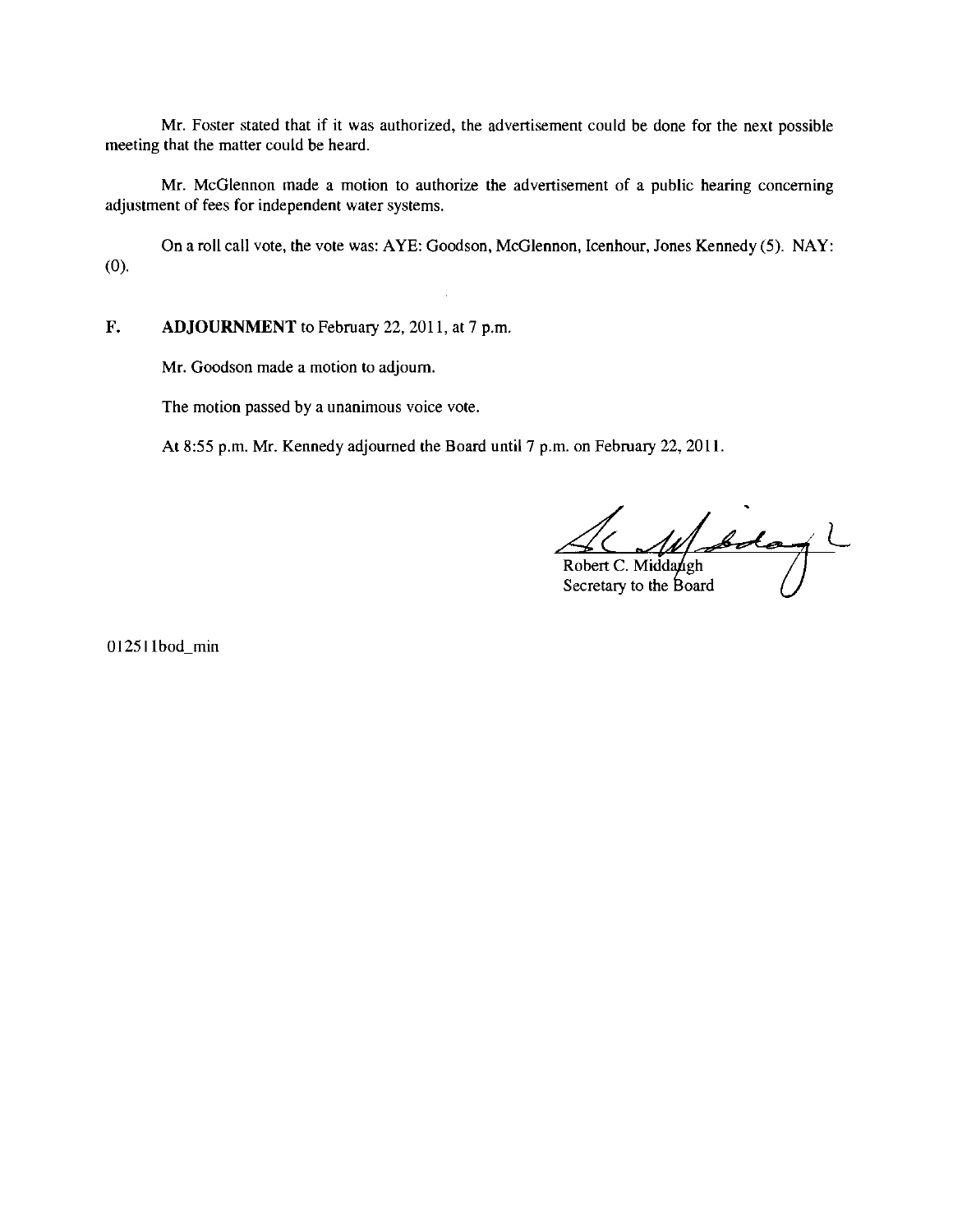# **AT A REGULAR MEETING OF THE BOARD OF DIRECTORS OF THE JAMES CITY SERVICE AUTHORITY, JAMES CITY COUNTY, VIRGINIA, HELD ON THE 25TH DAY OF JANUARY 2011, AT 7:00 P.M. IN THE COUNTY GOVERNMENT CENTER BOARD ROOM, 101 MOUNTS BAY ROAD, JAMES CITY COUNTY, VIRGINIA.**

## **A. CALL TO ORDER**

#### **B. ROLL CALL**

Bruce C. Goodson, Chairman John J. McGlennon, Vice Chairman Mary K. Jones James O. Icenhour, Jr. James G. Kennedy

Robert C. Middaugh, Secretary Leo P. Rogers, County Attorney Larry M. Foster, General Manager

#### **C. ORGANIZATIONAL MEETING**

1. Organizational Meeting of the Board of Directors

Ms. Jones nominated Mr. Kennedy to serve as Chairman for 2011.

The motion passed by a unanimous voice vote.

Mr. Goodson nominated Mr. Icenhour to serve as Vice Chairman for 2011.

The motion passed by a unanimous voice vote.

Mr. Foster stated that the Board would need to approve the organizational resolution.

Mr. McGlennon made a motion to adopt the resolution.

On a roll call vote, the vote was: AYE: Goodson, McGlennon, Icenhour, Jones Kennedy (5). NAY: (0).

## **R E S O L U T I O N**

## ORGANIZATIONAL MEETING OF THE BOARD OF DIRECTORS

WHEREAS, the Board of Directors of the James City Service Authority, James City County, Virginia, is desirous of establishing rules for the conducting of its business for the year of 2011.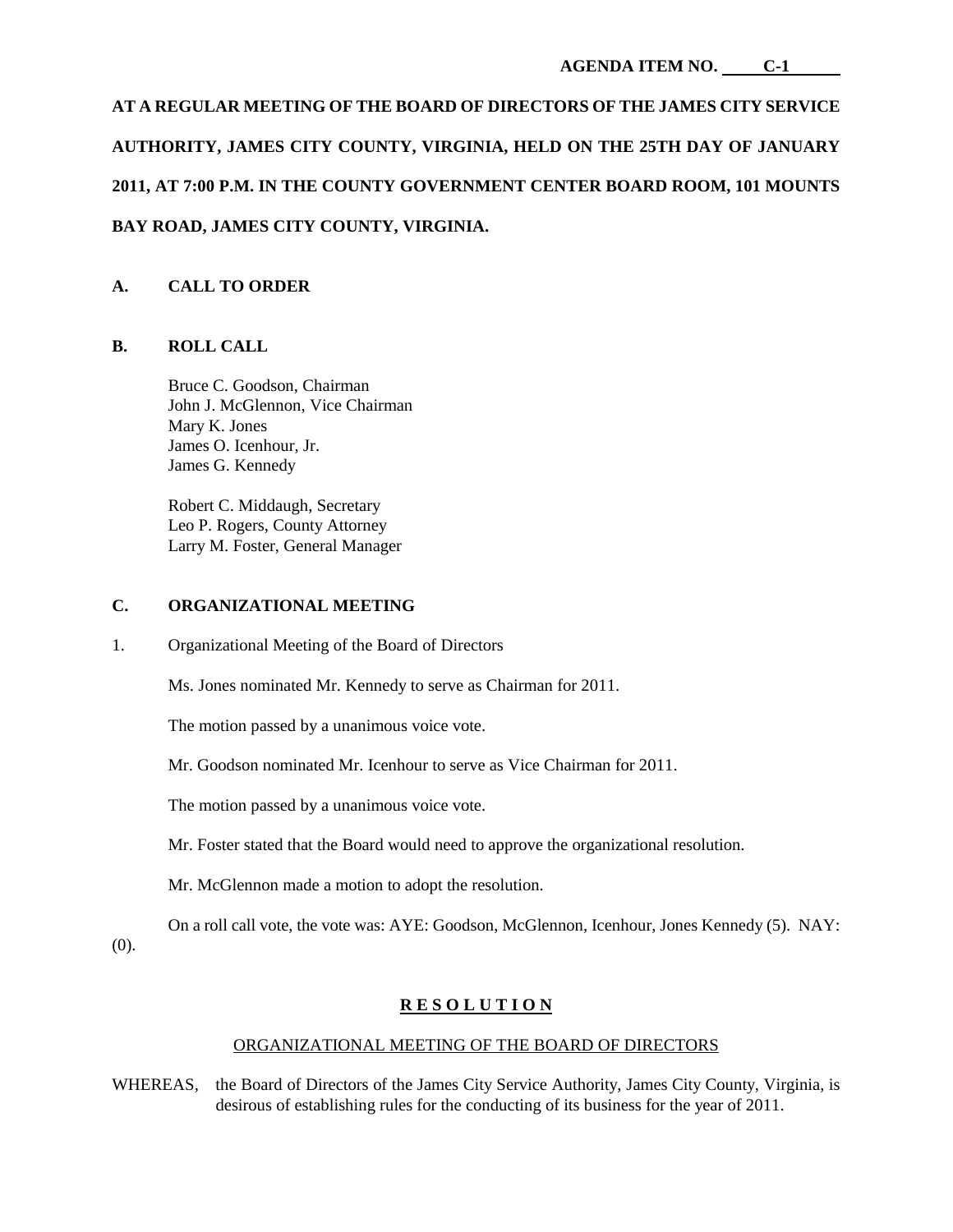- NOW, THEREFORE, BE IT RESOLVED by the Board of Directors of the James City Service Authority, James City County, Virginia, that the following rules shall apply for the year 2011.
	- 1. Regular meetings of the Board of Directors shall be held following the regular Board of Supervisors' meetings on the fourth Tuesday of each month, except in August and December when the Board meeting shall be held following the regular Board of Supervisors' meetings on the second Tuesday of such months. The meetings shall be held following the 7:00 p.m. Board of Supervisors meeting.
	- 2. The 2012 organizational meeting shall be held on the fourth Tuesday in January 2012 following the 7:00 p.m. Board of Supervisors meeting.
	- 3. The Board of Directors agrees to follow Robert's Rules of Order, Newly Revised 10th Edition, October 2000, and more specifically, the provisions which pertain to the "Conduct of Business in Boards," at page 469 et. seq., in particular, the "Procedure in Small Boards" as follows:
		- a. Members are not required to obtain the floor before making motions or speaking, which they can do while seated.
		- b. Motions need not be seconded.
		- c. There is no limit to the number of times a member can speak to a question, and motions to close or limit debate generally should not be entertained.
		- d. Informal discussion of a subject is permitted while no motion is pending.
		- e. The Chairman can speak in discussion without leaving the chair; and can make motions and votes on all questions.

#### **D. CONSENT CALENDAR**

#### 1. Minutes – December 14, 2010, Regular Meeting

Ms. Jones made a motion to approve the minutes.

The motion passed by a unanimous voice vote.

### **E. BOARD REQUESTS AND DIRECTIVES**

Mr. McGlennon stated that he would like to bring the matter forward for adjusting the fees for independent water systems.

Mr. Foster stated that the item could be brought forward at the next appropriate date.

Mr. Rogers stated that this may need to be readvertised since the public hearing was closed. He stated that the Board could take action at this time to authorize the advertisement.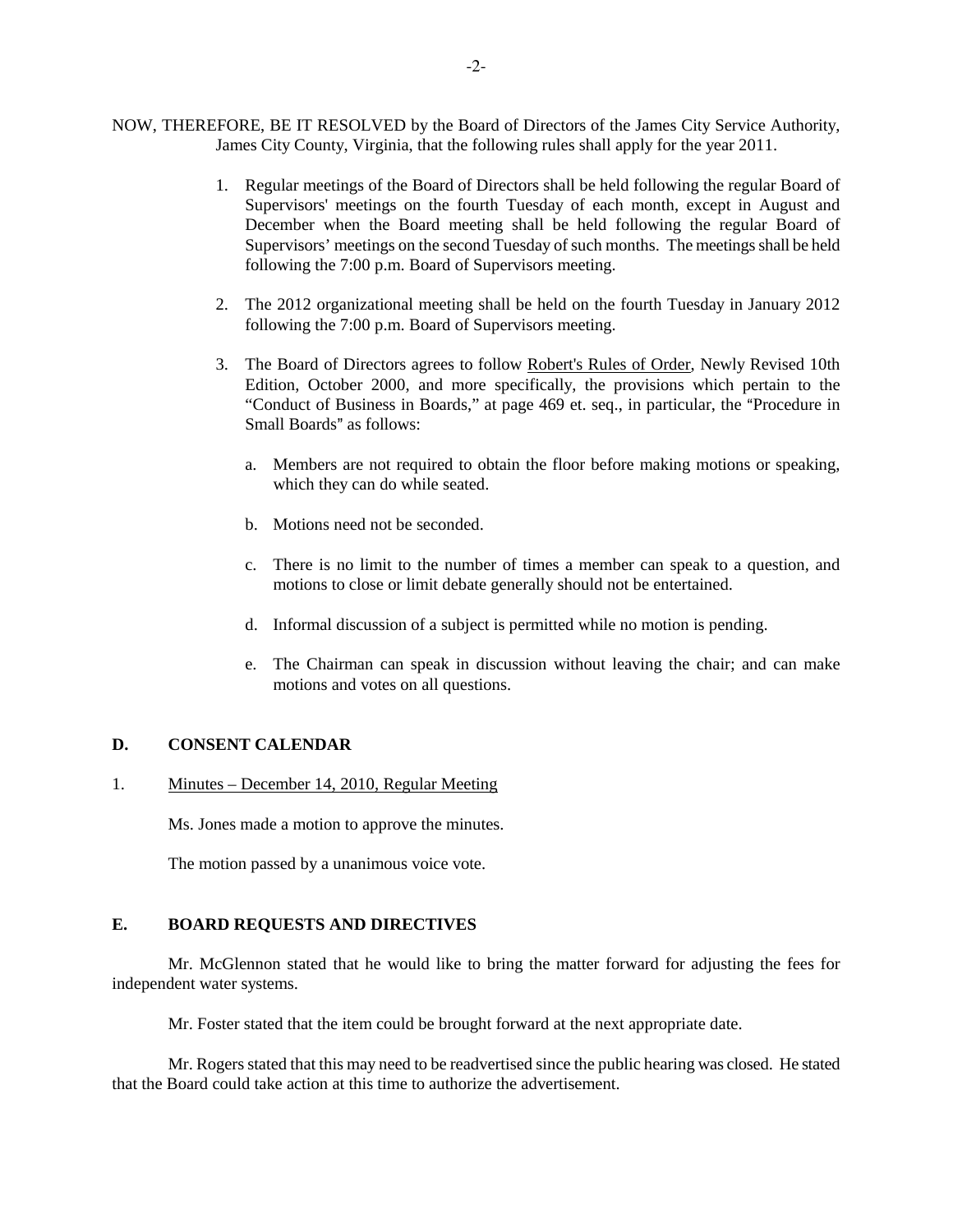Mr. Foster stated that if it was authorized, the advertisement could be done for the next possible meeting that the matter could be heard.

Mr. McGlennon made a motion to authorize the advertisement of a public hearing concerning adjustment of fees for independent water systems.

On a roll call vote, the vote was: AYE: Goodson, McGlennon, Icenhour, Jones Kennedy (5). NAY: (0).

## **F. ADJOURNMENT** to February 22, 2011, at 7 p.m.

Mr. Goodson made a motion to adjourn.

The motion passed by a unanimous voice vote.

At 8:55 p.m. Mr. Kennedy adjourned the Board until 7 p.m. on February 22, 2011.

Robert C. Middaugh Secretary to the Board

\_\_\_\_\_\_\_\_\_\_\_\_\_\_\_\_\_\_\_\_\_\_\_\_\_\_\_\_\_\_\_\_

012511bod\_min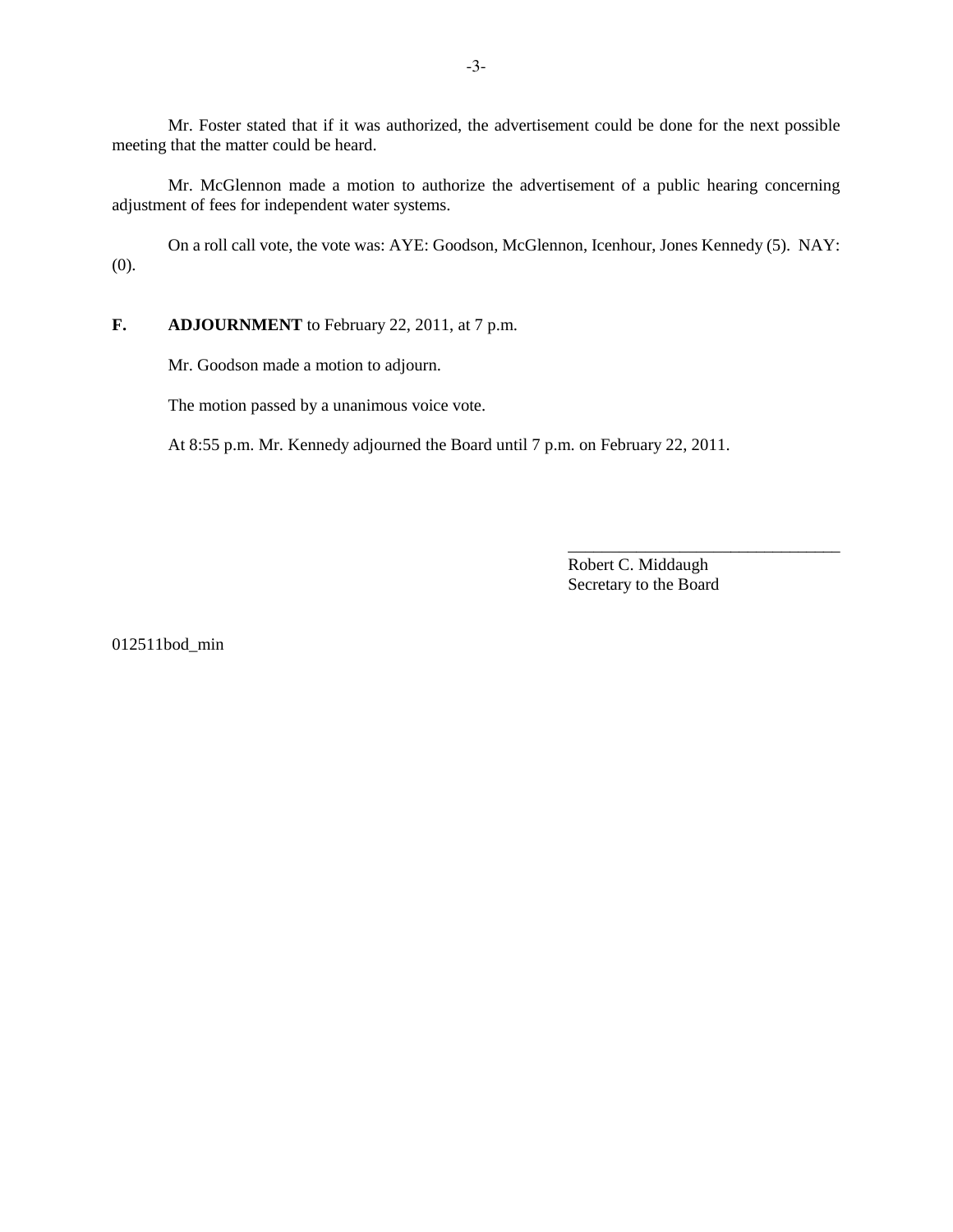## **MEMORANDUM COVER**



**Subject:** Public Hearing Set to Consider Reducing Grinder Pump Fee

**Strategic Management Plan Pathway:** 3.b - ensure ongoing operational costs are funded

**Action Requested:** Shall the Board approve the resolution to reduce the Grinder Pump Maintenance Fee from \$300 to \$260 annually?

**Summary:** Grinder pump maintenance fees are based on the cost of providing the service. In early 2008 the Board approved an increase in the fee to \$300 annually, which for the first time included the maintenance of the grinder pump "can" as part of the service covered by the fee. Over the past 32 months replacement of grinder pump "cans" and the costs of providing the service have been less than expected. Based on the less-than-expected cost to provide the service, the maintenance fee may be reduced to \$260 per year. A 60-day notice to amend the Grinder Pump Maintenance Fee has been advertised as required by State Code.

This meeting has been advertised as a public hearing to receive public comment on amending the Regulations Governing Utility Service by reducing the Grinder Pump Maintenance Fee to \$260 annually effective March 1, 2011.

**Fiscal Impact:** Reduced revenues will be offset by reduced expenses - \$10,000

**FMS Approval, if Applicable:** Yes  $\Box$  No  $\boxtimes$ 

**Assistant County Administrator**

Doug Powell

#### **Attachments:**

- 1. Memorandum
- 2. Resolution
- 3. Notice of Public Hearing
- 4. Regulations Governing Utility
- Service

**County Administrator**

Robert C. Middaugh \_\_\_\_\_\_\_

**Agenda Item No.: D-1**

**Date:** February 22, 2011

PH-GPFee2\_cvr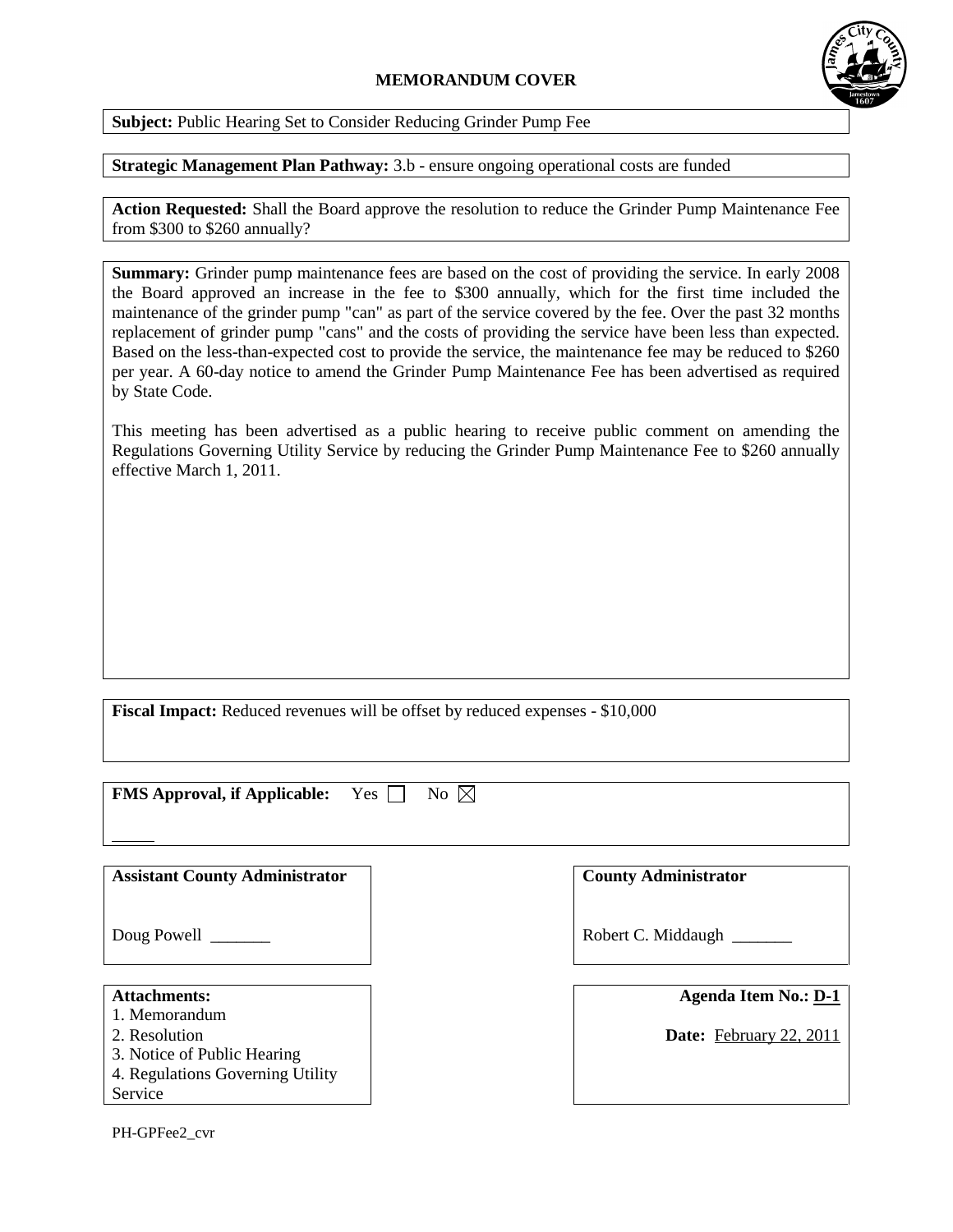#### **M E M O R A N D U M**

| DATE:           | February 22, 2011                                    |
|-----------------|------------------------------------------------------|
| TO:             | The Board of Directors                               |
| FROM:           | Larry M. Foster, General Manager                     |
| <b>SUBJECT:</b> | Public Hearing to Consider Reducing Grinder Pump Fee |
|                 |                                                      |

The Board of Directors has established February 22, 2011, meeting as a public hearing on a proposal to amend the Regulations Governing Utility Service by reducing the Grinder Pump Maintenance Fee to \$260 annually.

In October 2007 the Board approved an increase in the grinder pump fee to \$300 annually. Simultaneous with amending the fee the Board included covering the replacement of a failed grinder pump "can" as a component of the maintenance agreement and associated fee. In establishing the fee the James City Service Authority (JCSA) had determined that an average of eight grinder pumps failed per year. The grinder pump "can" component of the fee was based on an expectation that failures would continue at this level.

A review of the number of failures over the 32 months since the additional coverage and fee was established indicates an average of three grinder pump "cans" per year have been replaced. Based on this failure rate, the \$300 per year fee can be reduced to \$260 annually. A notice of this public hearing was advertised as required by State Code.

Staff recommends that the Board approve the attached resolution establishing March 1, 2011, as the effective date to amend the Regulations Governing Utility Service by reducing the Grinder Pump Maintenance Fee from \$300 to \$260 annually.

James 4 Foster

LMF/tlc PH-GPFee2\_mem

Attachments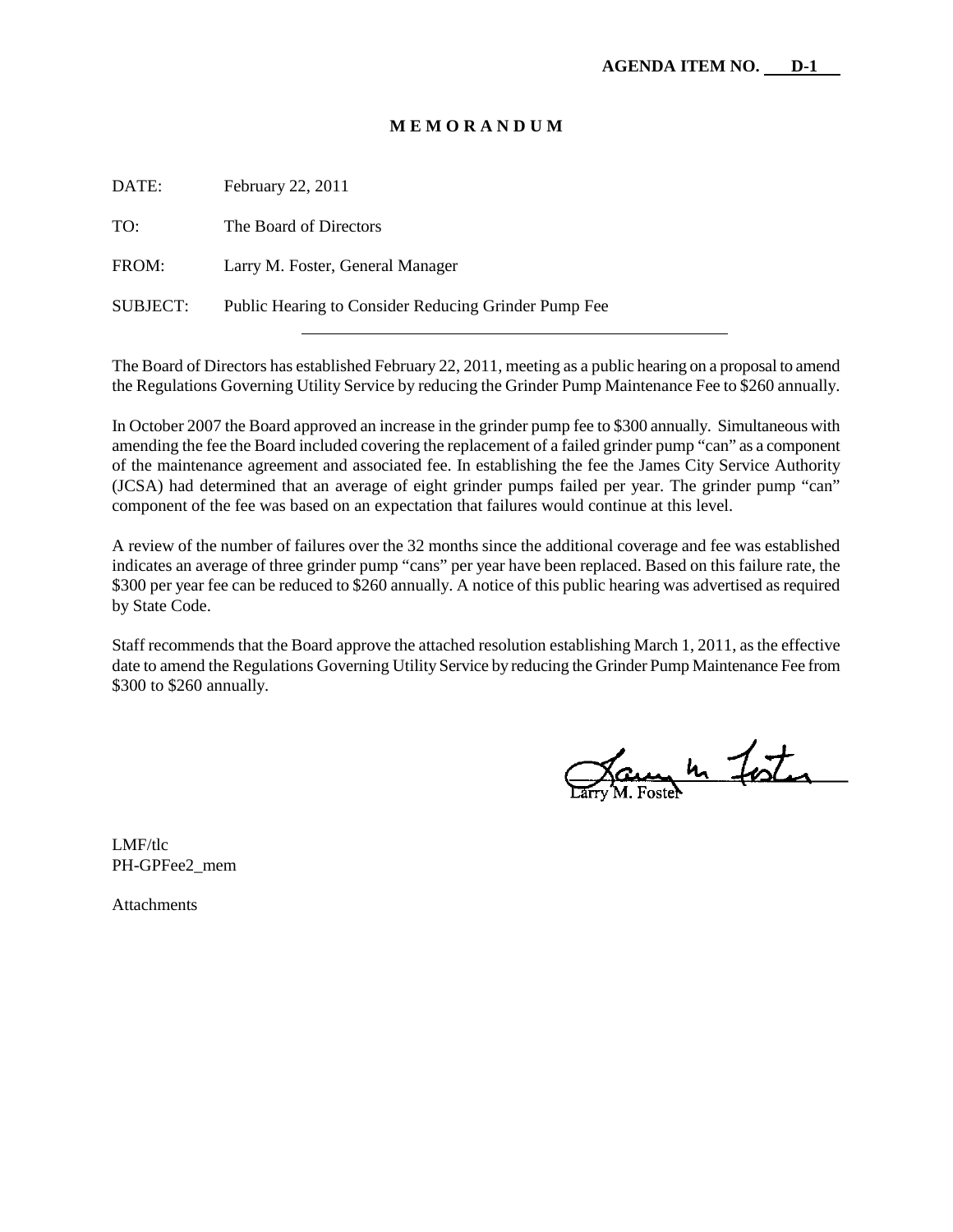#### **R E S O L U T I O N**

#### PUBLIC HEARING TO CONSIDER REDUCING GRINDER PUMP FEE

- WHEREAS, the Grinder Pump Maintenance Fee established in the Regulations Governing Utility Service is based on the cost to provide the service; and
- WHEREAS, based on experiences over the past 32 months the Grinder Pump Maintenance Fee can be reduced from \$300 to \$260 annually; and
- WHEREAS, the new fee has been advertised as required by the Code of Virginia prior to changing sewer-related fees.
- NOW, THEREFORE, BE IT RESOLVED that the Board of Directors of the James City Service Authority, James City County, Virginia, hereby establishes March 1, 2011, as the effective date to amend the Regulations Governing Utility Service by reducing the Grinder Pump Maintenance Fee from \$300 to \$260 annually.

James G. Kennedy Chairman, Board of Directors

\_\_\_\_\_\_\_\_\_\_\_\_\_\_\_\_\_\_\_\_\_\_\_\_\_\_\_\_\_\_\_\_\_\_\_\_

ATTEST:

Larry M. Foster Secretary to the Board

\_\_\_\_\_\_\_\_\_\_\_\_\_\_\_\_\_\_\_\_\_\_\_\_\_\_\_\_\_\_\_\_

Adopted by the Board of Directors of the James City Service Authority, James City County, Virginia, this 22nd day of February, 2011.

PH-GPFee2\_res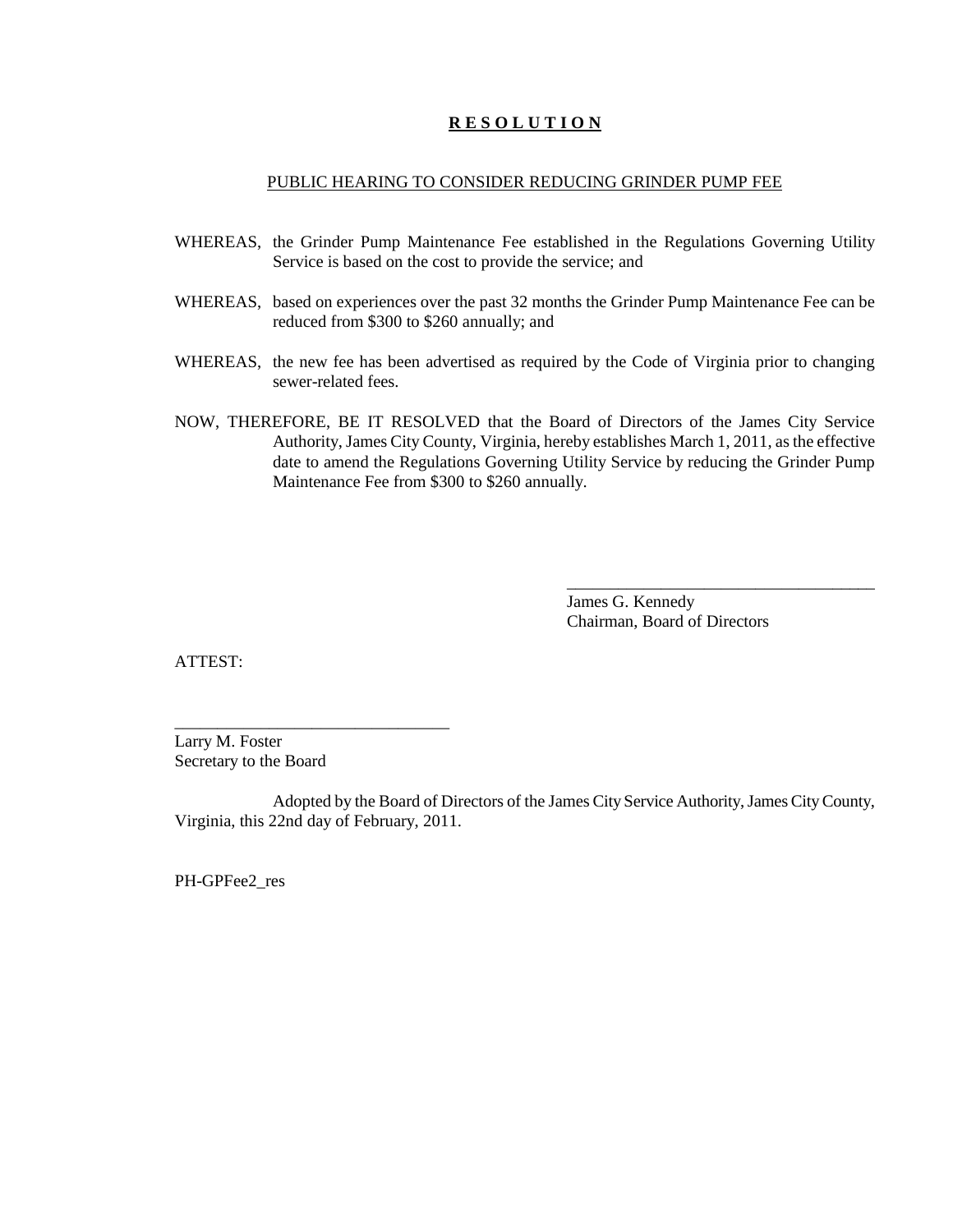In situations where a new wastewater system has been installed by the Authority and whereas any applicant adjacent to this new system that has an existing septic system desires to secure wastewater service therefrom, the local facilities charge shall be waived for a period of 12 months from the completion date of the new wastewater system installation.

The purpose of this charge is to defray in part the cost of installing collection mains which are necessary to provide wastewater collection service to abutting properties and which have been provided at the expense of the Authority or persons, firms or corporations other than the applicant. The charge shall be paid prior to the issuance ofa plumbing permit from Code Compliance.

- 3. Grinder Pump Installation and Maintenance Charge.
	- (a) Any applicant for a sewer connection requiring a residential grinder pump may purchase the grinder pump (that meets Authority Standards and Specifications) plus ancillary parts from the Authority at cost if the grinder pump is necessary to replace an existing septic system. In addition, if the connection to the public sewer system is replacing a septic system, the applicant is eligible for the deferred payment plan discussed in Paragraph G, Section 2.
	- (b) The Authority may, at the applicant request, install the residential grinder pump for the cost of materials as stated above plus labor and equipment costs. These costs are in addition to the normal Sewer System Facilities Charge if required. Grinder pumps will normally be installed within the existing right-of-waywhere the force main is located. If the topography dictates that the grinder pump be located within the applicants property then the Authority will prepare the necessary plat and easement for the applicant to execute to permit installation of the grinder pump on the applicants property.
	- (c) A annual grinder pump maintenance charge of  $$300.00$   $$260.00$  shall be paid for each separate connection to a grinder pump when the operation and maintenance of said residential grinder pump is the responsibility of the Authority. The payment for this charge will be prorated in equal amounts in the customers' utility service charge billing. The Authority shall not maintain nonresidential grinder pumps or other commercial pump stations unless such utility maintenance is deemed by the Authority to be in the interest of the public health or is necessary to protect the integrity of the system, or such facility is located within a designated Reservoir Protection Zone.
	- (d) Maintenance of sewage grinder pumps is the responsibility of the property owner. The property owner may contract with the JCSA for maintenance services. Maintenance contracts are between the property owner and the JCSA, and are not transferable or assignable by the property owner. Upon a transfer of title or ownership ofthe land upon which the grinder pump is located, a new contract for maintenance may be formed with the JCSA at the owner's election. Any prior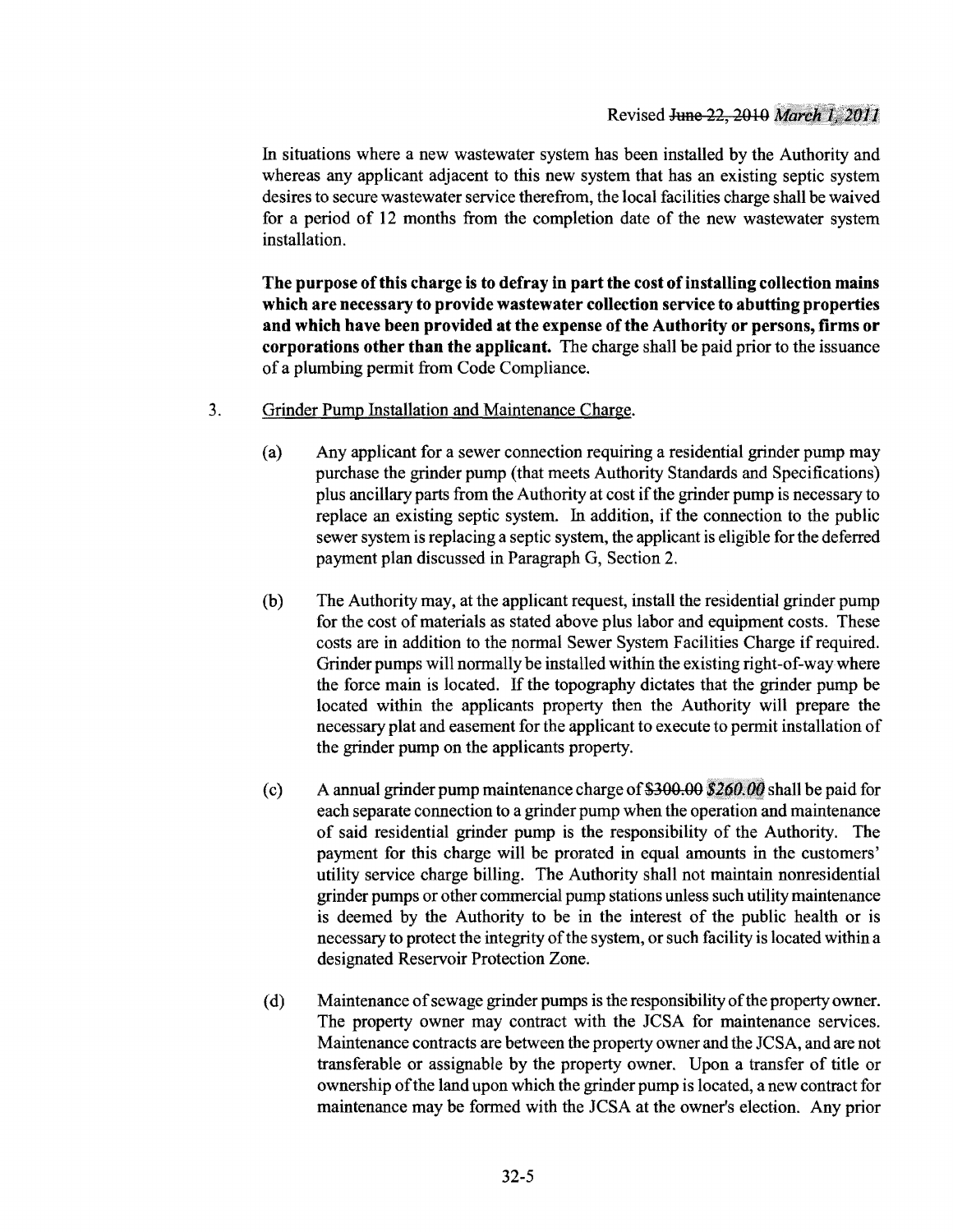## **MEMORANDUM COVER**



**Subject:** Authorization to Transfer Workers' Compensation Insurance to the Virginia Association of Counties Risk Pool (VACoRP)

## **Strategic Management Plan Pathway:** N/A

**Action Requested:** Shall the Board approve the resolution authorizing the James City Service Authority (JCSA) to participate in the Virginia Association of Counties Risk Pool (VACoRP)?

**Summary:** The VACoRP has requested that the Board approve a resolution authorizing the JCSA to participate in their workers' compensation insurance pool.

James City County and the JCSA currently participate in the VACoRP, however the official authorization by the Board of Directors was not approved in 2007 when the JCSA entered into the insurance pool.

Staff recommends approval of the resolution.

**Fiscal Impact:** N/A

| <b>FMS Approval, if Applicable:</b> Yes $\Box$ No $\Box$ |  |  |
|----------------------------------------------------------|--|--|
|----------------------------------------------------------|--|--|

**Assistant County Administrator**

Doug Powell

#### **Attachments:**

- 1. Memorandum
- 2. Resolution
- 3. VACoRP Agreement

**County Administrator**

Robert C. Middaugh \_\_\_\_\_\_\_

| Agenda Item No.: _E-1 |  |
|-----------------------|--|
|-----------------------|--|

**Date:** February 22, 2011

VACoRP\_cvr.doc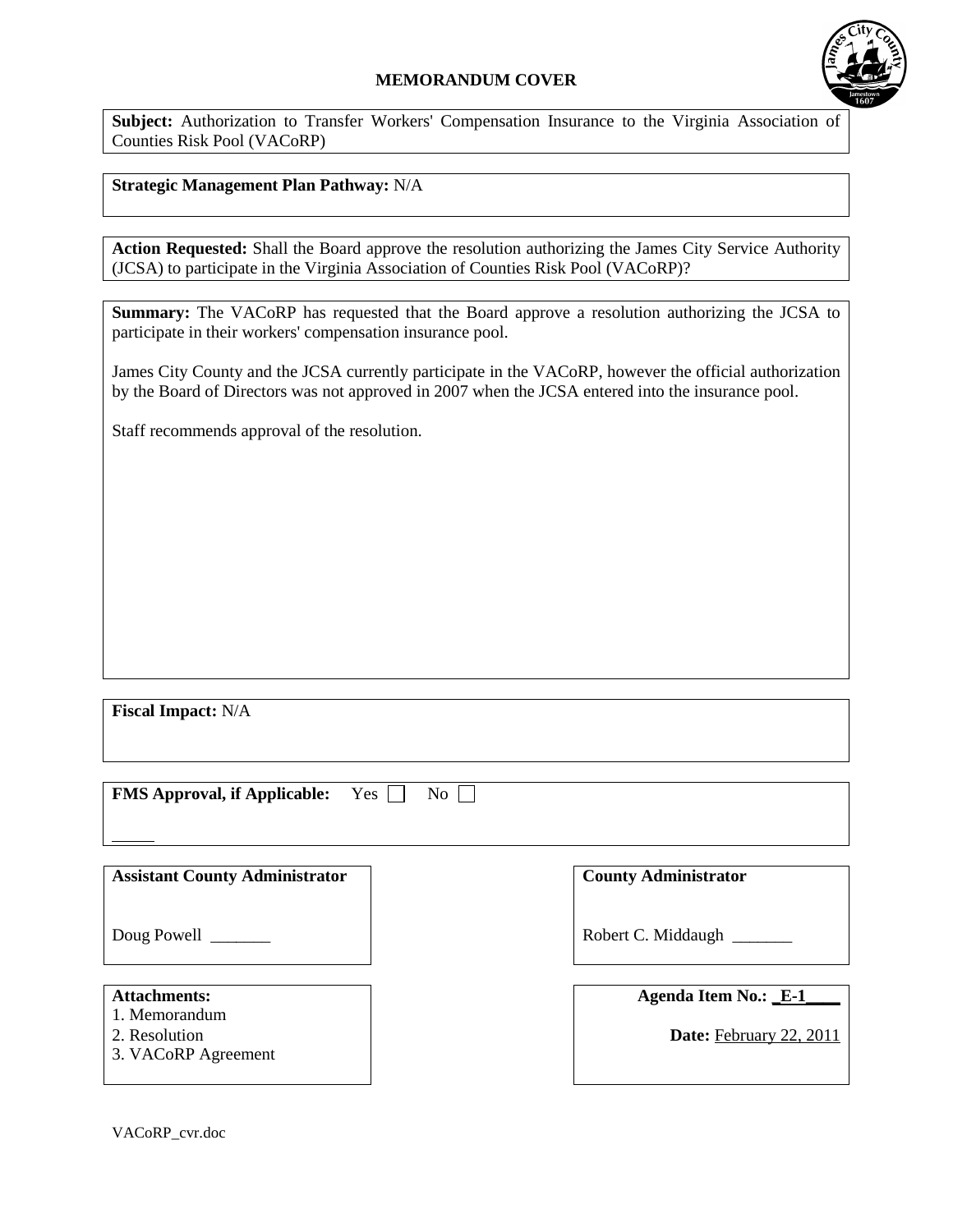#### **M E M O R A N D U M**

| DATE:    | February 22, 2011                                                                                                      |
|----------|------------------------------------------------------------------------------------------------------------------------|
| TO:      | The Board of Directors                                                                                                 |
| FROM:    | Larry M. Foster, General Manager                                                                                       |
| SUBJECT: | Authorization to Transfer Workers Compensation Insurance to the Virginia Association of<br>Counties Risk Pool (VACoRP) |

In 2007 James City County and the James City Service Authority (JCSA) moved their property, liability, and workers' compensation insurance to the Virginia Association of Counties Risk Pool (VACoRP). Making the change in insurance providers increased liability coverage and reduced costs.

The JCSA's property and liability insurance is included in James City County's insurance policies with the costs allocated back to the JCSA. The JCSA has a separate policy for workers' compensation insurance coverage. VACoRP has asked that the Board approve the attached resolution officially authorizing the JCSA to participate in its workers' compensation pool.

Staff recommends approval of the attached resolution.

France 4 Foster

LMF/nb VACoRP\_mem

Attachments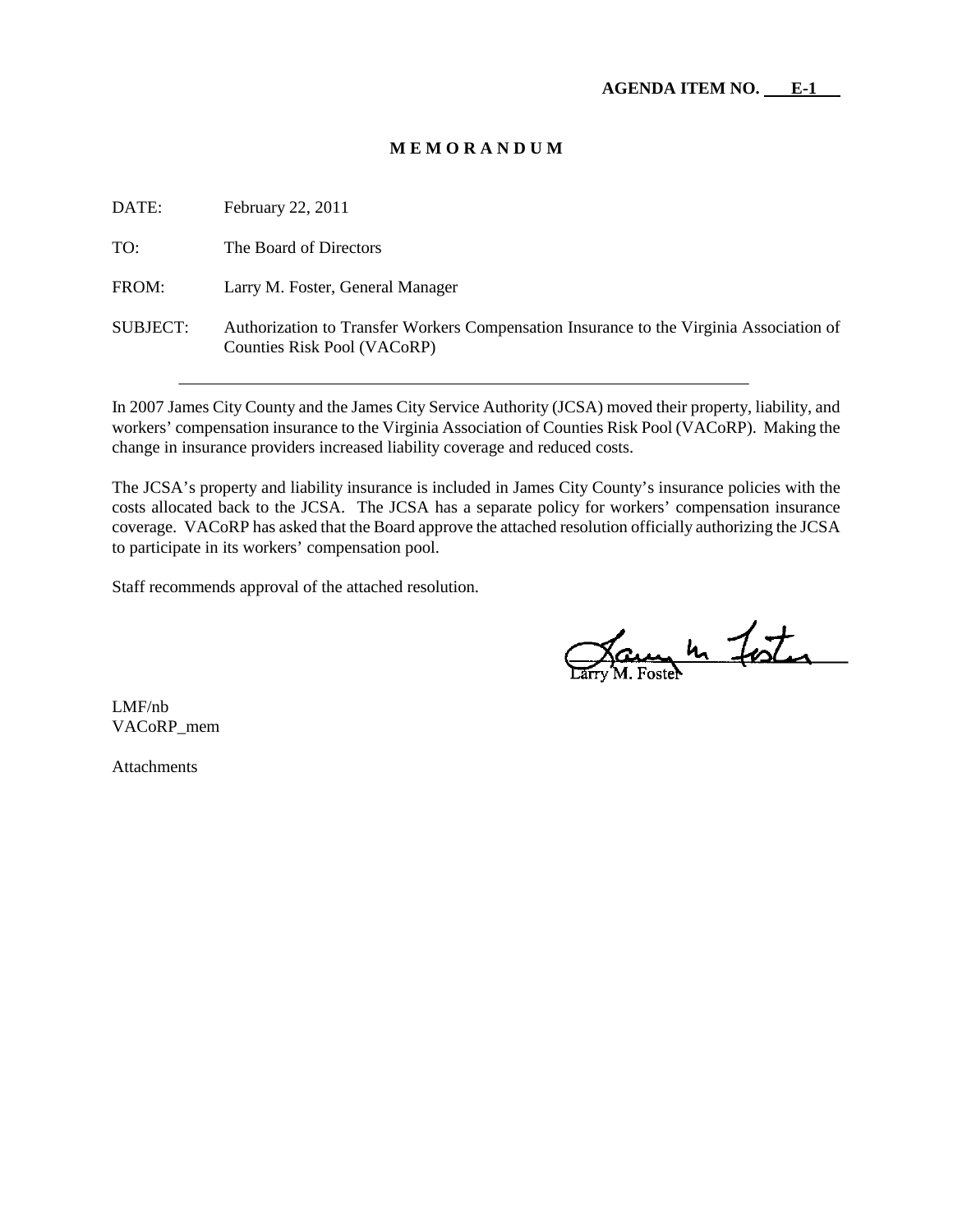## **R E S O L U T I O N**

#### AUTHORIZATION TO TRANSFER WORKERS' COMPENSATION INSURANCE TO THE

#### VIRGINIA ASSOCIATION OF COUNTIES RISK POOL (VACoRP)

- WHEREAS, James City Service Authority (JCSA) desires to protect against liability and workers' compensation claims and property losses and to provide for payment of claims or losses for which the JCSA may be liable; and
- WHEREAS, the Virginia Association of Counties Group Self Insurance Risk Pool (VACoRP), has been established pursuant to Chapter 27 (§ 15.2-2700 et seq.) and Title 15.2 of the Code of Virginia; and
- WHEREAS, it is desirable for JCSA to join the VACoRP in order to provide a method of risk sharing for liability and workers' compensation claims and property losses.
- NOW, THEREFORE, BE IT RESOLVED that the Board of Directors of the James City Service Authority, James City County, Virginia, hereby agrees to the Member Agreement entitled "Member Agreement for Virginia Association of Counties Group Self Insurance Risk Pool" which creates a group fund to pay liability and workers' compensation claims and property losses of the counties and other local agencies joining the Group, and we acknowledge we have received a copy of the pertinent Plan and supporting documents.
- BE IT FURTHER RESOLVED that the General Manager of the JCSA is authorized to execute the member agreement to join the VACoRP and to act on behalf of the JCSA in matters relative to the group.

James G. Kennedy Chairman, Board of Directors

\_\_\_\_\_\_\_\_\_\_\_\_\_\_\_\_\_\_\_\_\_\_\_\_\_\_\_\_\_\_\_\_\_\_\_\_

ATTEST:

Robert C. Middaugh Secretary to the Board

\_\_\_\_\_\_\_\_\_\_\_\_\_\_\_\_\_\_\_\_\_\_\_\_\_\_\_\_\_\_\_\_

Adopted by the Board of Directors of the James City Service Authority, James City County, Virginia, this 22nd day of February, 2011.

VACoRP\_res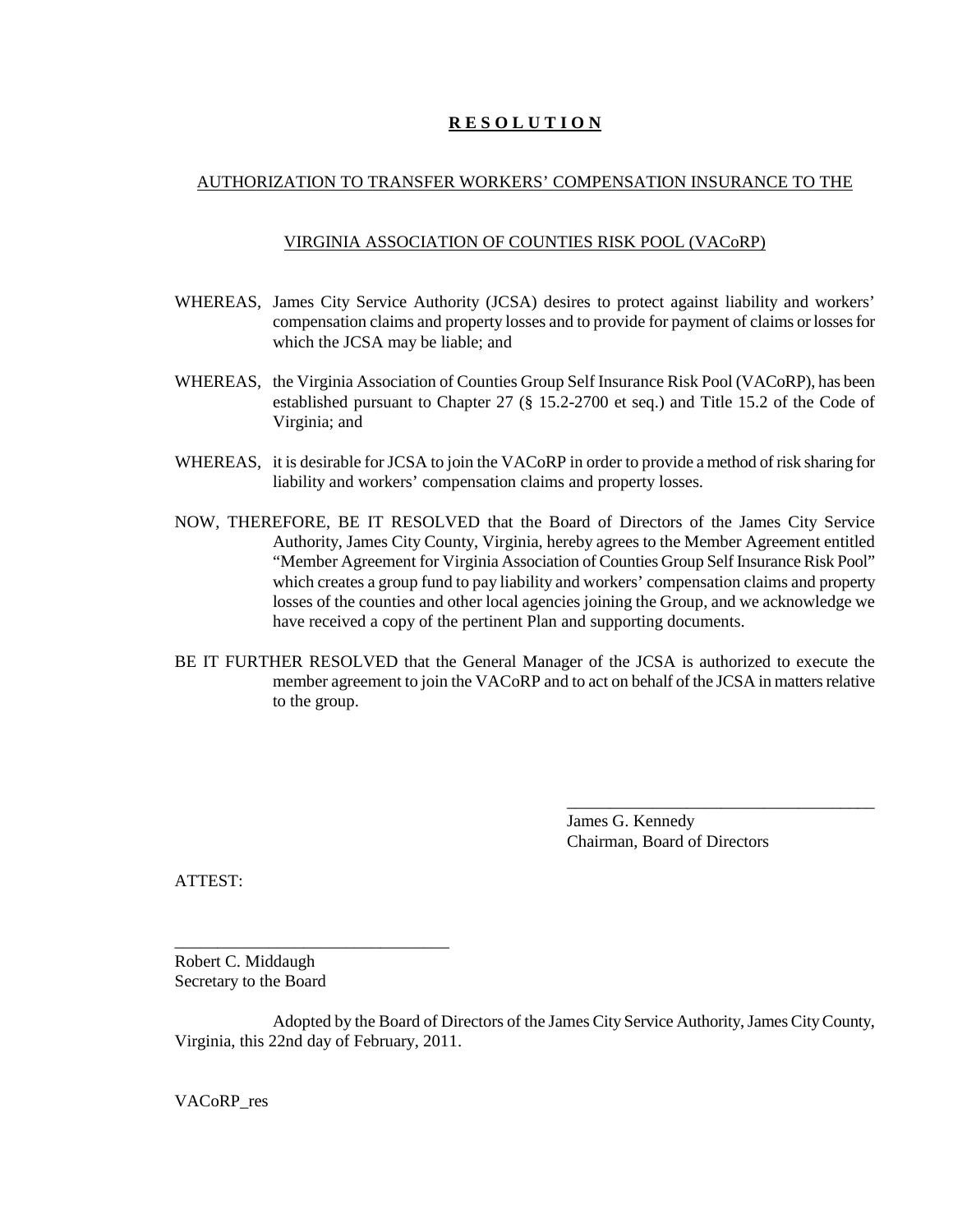## **MEMBER AGREEMENT FOR VIRGINIA ASSOCIATION OF COUNTIES GROUP SELF INSURANCE RISK POOL**

THIS AGREEMENT, made and entered into this day of capacity and  $\frac{1}{2011}$ , by and between all the parties who are now or may hereafter become members of the Virginia Association of Counties Group Self Insurance Risk Pool, aka VACoRP, an association of political subdivisions ("Group"), acting by and through the Member's Supervisory Board (the "Board"), and the political subdivision which has executed this agreement, and all other political subdivisions as hereafter defined which are now, or hereafter apply to become, and upon admission will become , members of the Group and administered by the Group (individually, the "member" and collectively "members").

#### **WITNESSETH:**

WHEREAS, the members of the Group have agreed to provide for joint and cooperative action to self insure and to pool their separate risks and liabilities as authorized by the Code of Virginia; and

WHEREAS, each member is a political subdivision within the definition of Section 15.2- 2701 of the Code of Virginia; and

WHEREAS, pursuant to the terms of this agreement the members have organized and formed the Virginia Association of Counties Group Self Insurance Risk Pool as a joint fund to provide the necessary anticipated financing for comprehensive general liability, personal injury and advertising injury liability, automobile liability, uninsured motorist liability, automobile physical damage, employee benefits liability, property, inland marine, and crime coverage; and

WHEREAS, the Board is authorized to direct the affairs of said pool and Group; and

WHEREAS, each member of the pool is required to execute an agreement whereby each member will covenant and agree to pay contributions and assessments, based upon appropriate classifications and rates, into a designated fund out of which expenses of the pool and lawful and proper claims and awards are to be paid, and further, that there will be no disbursements out of this fund by way of dividends or distribution of accumulated reserves to the respective members, except at the discretion of the Board as provided herein and the Group's by-laws; and

WHEREAS, each member of the Group has elected to become a party to this agreement, to comply with the conditions set forth herein and establish self-insurance pool consistent with the provisions of Chapter 27 of Title 15.2 of the Code of Virginia (the "Act") and regulations promulgated thereunder, and to execute such other instruments and take such other action as may be required to form and continue such pool;

NOW, THEREFORE, for and in consideration of the mutual covenants, promises and obligations herein contained, which are given by the Group and each member to each other member and so accepted by each member and the Group, the parties hereto covenant and agree as follows: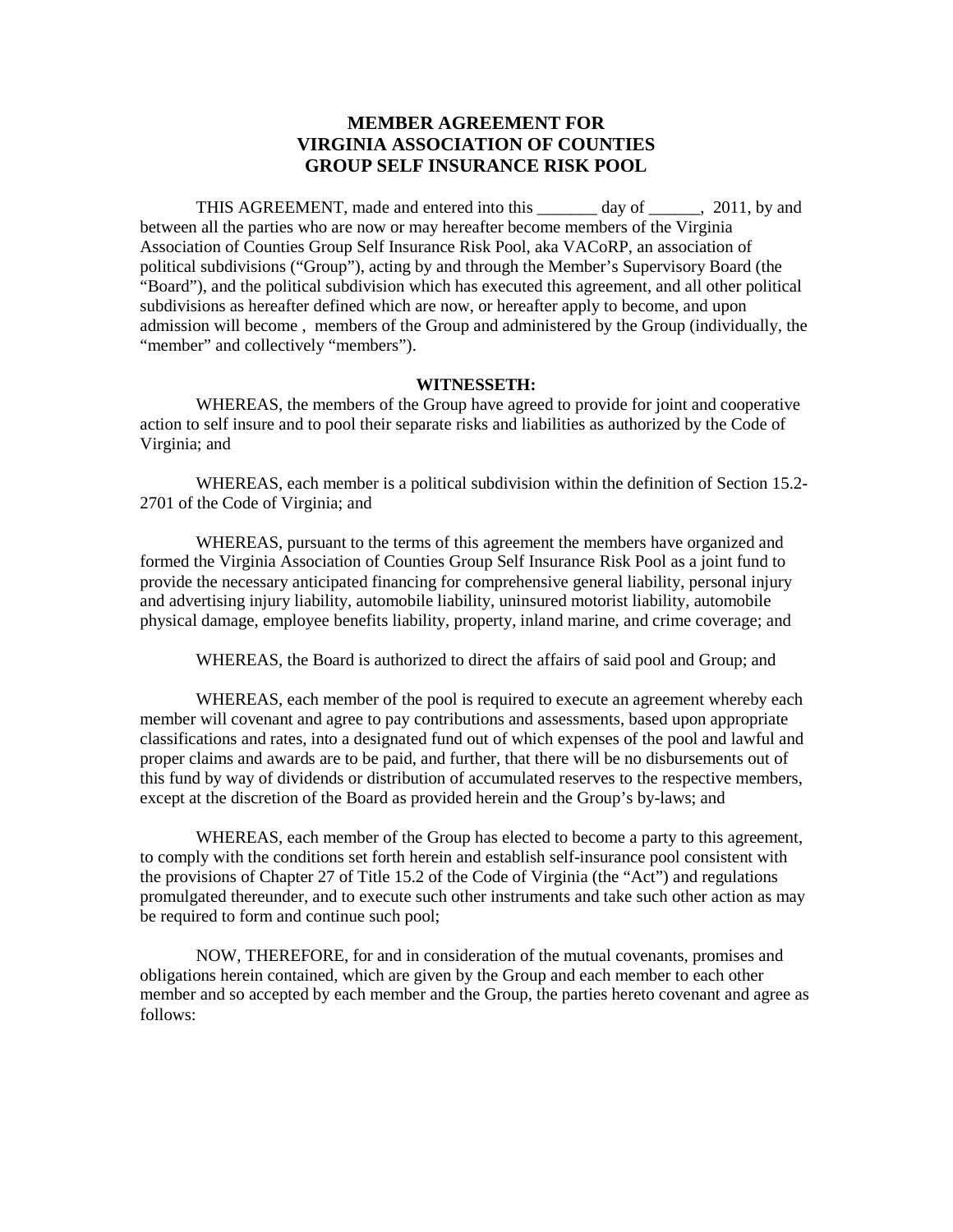## **1. Membership**

Each member hereby agrees that the Group may admit as members of the pool only acceptable political subdivisions in the Commonwealth of Virginia or agencies thereof as defined in the Act. Subject to the provisions of the Act, and rules adopted thereunder relating to the approval of members and the Group's bylaws, the Board shall be sole judge as to whether or not an applicant shall be admitted to membership. Each member agrees that a member may, at the sole discretion of the Board, be terminated from membership in the pool at any time after 90 days notice in writing has been given to such member, except that a member may be terminated at any date after 30 days written notice to such member for non-payment of contributions or assessments. Except as otherwise expressly provided, no liability shall accrue to the pool or to the remaining members for any liability of any terminated member arising subsequent to the date of termination specified in said notice and such terminated member shall be separately and solely responsible for any liability arising thereafter.

## **2. Membership Withdrawal**

Each member represents that its present intention is to remain in the Pool for at least three years, subject to appropriations of necessary funds by its governing body. A member may withdraw from the Pool at the end of any fiscal year upon 90 days written notice to the Board; provided, however, any member which for any reason does not remain in the Pool for at least three consecutive years shall not be entitled to receive any refunds of paid contributions or assessments nor, unless otherwise determined by the Board, any share in surplus assets of the fund. After a member has been in the Pool for three consecutive years, it may withdraw upon required notice and may be entitled to share in any surplus assets of the fund; upon such termination however, the member will not receive any refunds of paid contributions or assessments.

## **3. Supervisory Board: Creation, Powers, and Duties**

a. The local governments that are signatories hereto do hereby establish Virginia Association of Counties Group Self Insurance Risk Pool, hereafter called the "Pool" as a joint Risk Pool to operate a fund for Liability and Property risk sharing, hereafter referred to as the "Fund". The Pool and the Fund shall be governed by a Supervisory Board composed of Seven elected or appointed officials of local governments, their Boards, commissions, agencies or authorities who are members of the Pool and who shall be elected by the governing bodies or their duly authorized representative of the members of the Pool.

There are seven initial members on the effective date of this Agreement. David L. Ash, Frank A. Pleva and Kathleen D. Guzi shall serve terms ending December 31, 2012; James A. Gillespie and Peggy R. Wiley shall serve terms ending December 31, 2013; and John R. Riley, Jr. and Richard C. Flora shall serve terms ending December 31, 2011. Henceforth, terms of members of the Supervisory Board shall be for three years. A member of the Supervisory Board shall continue to hold office until his successor is selected. Any vacancy shall be filled for the unexpired portion of the term by appointment by the remaining members of the Board.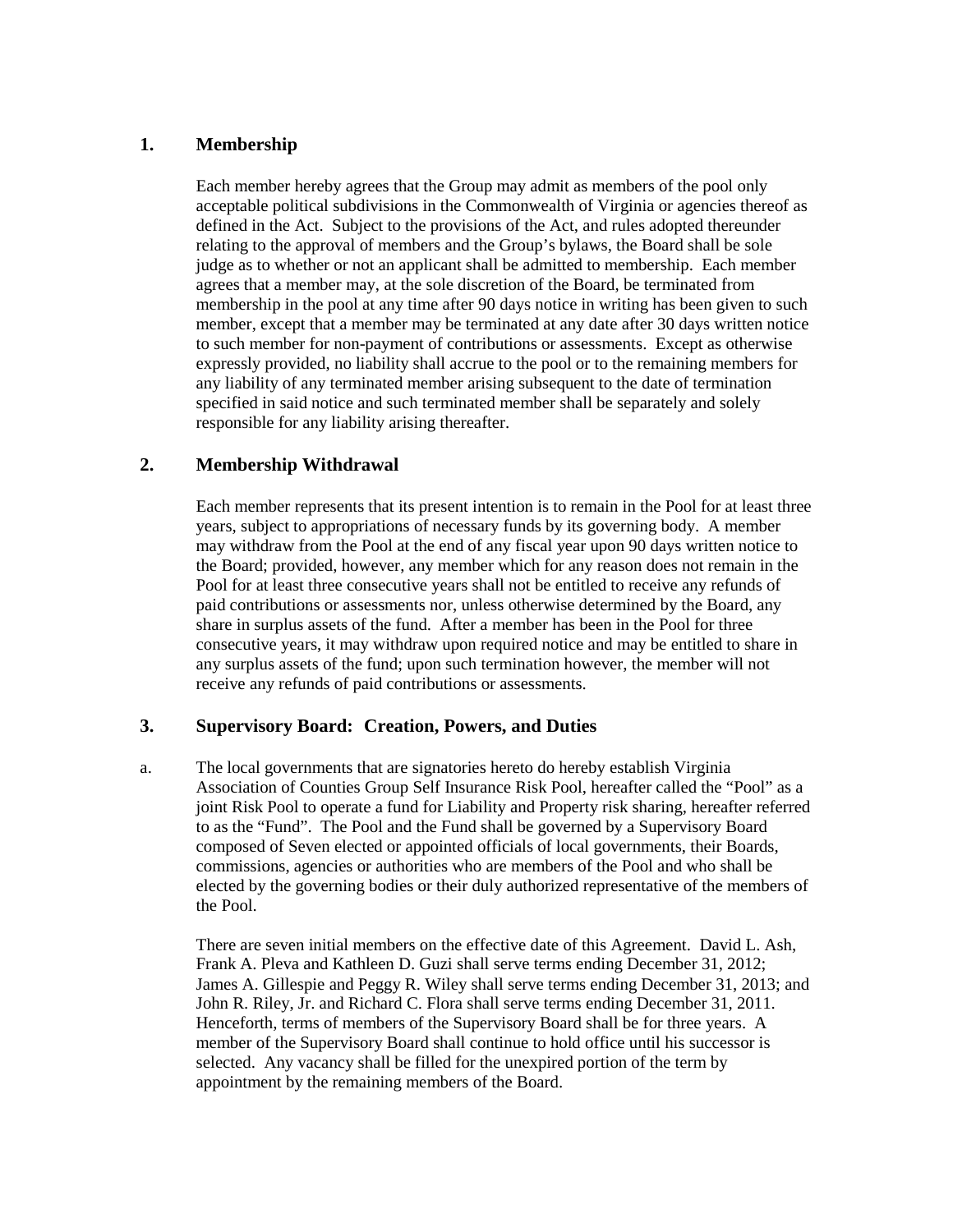A member of the Supervisory Board who ceases to be an elected official or employee of local government or an entity of a local government, or whose local government entity ceases to be a member of the Group shall be deemed to vacate his seat on the Board.

- b. The Supervisory Board annually shall select a chairman from among its membership to preside for the ensuing year. A majority of the membership of the Board shall constitute a quorum thereof and any question may be decided by a majority vote. The Supervisory Board:
	- 1. Shall have general control and supervision over the affairs of the Pool and the Fund;
	- 2. Is authorized to establish, operate and enforce administrative rules, regulations and bylaws as between the individual members of the Pool and the Pool;
	- 3. Shall establish terms and conditions of coverage within the Pool, including underwriting criteria and exclusions of coverage;
	- 4. Shall ensure that all claims are paid promptly;
	- 5. Shall take all necessary precautions to safeguard the assets of the Pool;
	- 6. Shall maintain minutes of its meeting which minutes shall delineate the areas of authority delegated by the Supervisory Board to the Administrator and to the service Agent;
	- 7. Shall have sole responsibility to determine whether applicants for membership shall be admitted to the Pool and whether existing members shall be suspended or expelled, subject to the following limitations:
		- a. Only governmental units, institutions, agencies, boards or commissions or authorities created by local governments in the Commonwealth of Virginia shall be eligible for membership; and
		- b. A member may be suspended or expelled only after receiving sufficient notice pursuant to paragraph 1, of this agreement. The Supervisory Board may promulgate rules and regulations, as needed, regarding admission, suspension or expulsion of members.
	- 8. Shall at least annually have an actuary certify the members' contributions;
	- 9. Shall approve and monitor all loss control programs;
	- 10. Shall execute service agreement(s) designating service agent(s) for the Pool and shall agree upon the terms of service fees to be paid to the service agent(s) and shall have sole responsibility to assess the performance of the service agent(s), to review, negotiate and give final approval to any service agreement(s) between the Pool and any service agent(s), and to have final selection of any service agent;
	- 11. Shall have authority to negotiate, execute and monitor any other contracts and agreements necessary to effectuate this Member Agreement; and
	- 12. Shall bear sole responsibility for any dispositions out of the Fund by way of dividends or distribution, if any, of accumulated reserves to the members of the Pool.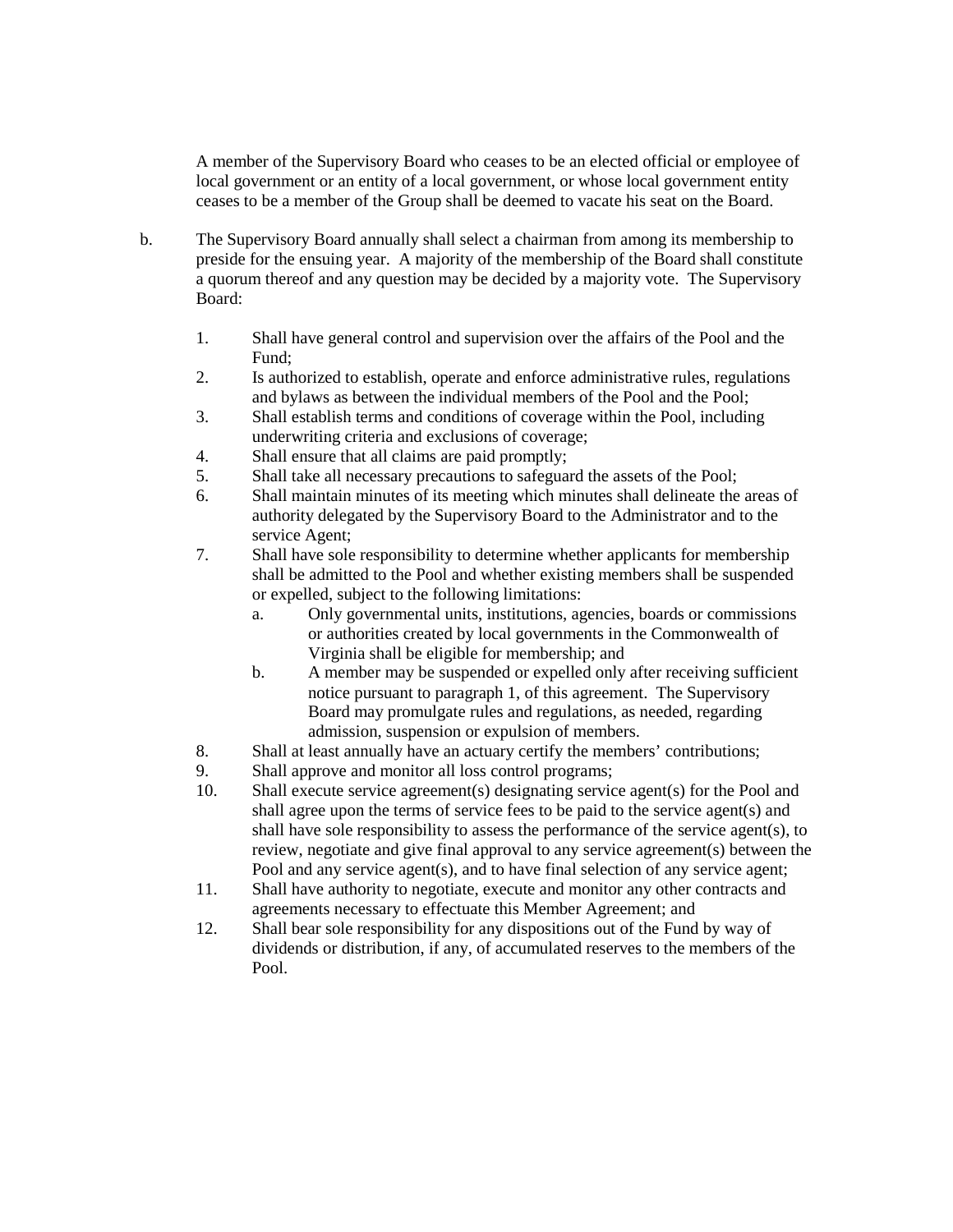## **4. Administrator; Duties of Administrator**

a. Each member authorizes the Board to enter into an agreement with the Administrator who shall be empowered to accept service of process on behalf of the Group and authorized to act and bind the Group and its members in all transactions relating to or arising out of the operation of the Pool. The Administrator shall receive such fee for its services as shall be agreed upon by the Board. The Board, in its discretion, may at any time revoke the powers of the Administrator and substitute another in the Place thereof.

The Administrator is hereby appointed by each member as agent for the Group, to act directly or through a service contract with a service agent in its behalf and to execute all contracts and reports, waivers, agreements, and excess insurance or reinsurance contracts, to make or arrange for payment of claims, and all other rules and all applicable regulations as now provided or as hereafter promulgated by the Virginia State Corporation Commission (the "Commission").

b. VACo Services, Inc. is hereby designated as the initial Administrator of the Group and its Fund. The Administrator shall supervise the service agent(s). The Administrator shall deposit to the account of the Pool at any bank or banks designated by the Supervisory Board, all contributions as collected, and such monies shall be disbursed only as provided by the rules, regulations and by-laws of the Supervisory Board and the service agreement(s) with the service agent(s). The Administrator shall receive a fee which shall be negotiated from time to time by the Supervisory Board and which shall be set forth in the Agreement between the Pool and the Administrator.

## **5. Service Agents; Duties of Service Agents**

a. The members authorize appointment by the Board of one or more service agents for the Pool and their members, individually and collectively, subject to such agent's continued approval as a service agent by the Commission, if required. Services, which may be procured by such contracts, shall include claims administration, actuarial and accounting services, and such other matters as the Board shall deem appropriate or required for operation of the Group. The service agent may calculate all annual contributions due from the members, pay all approved items of expense as directed by the Board, service claims under the Pool against members as directed by the Board, give a monthly account of all monies so handled, and undertake all other duties set forth in the agreement employing the service agent. For handling the administrative and servicing functions of the Pool, the service agent shall receive such fee as shall be agreed upon by the Board which shall be in consideration of all services and expenses contracted for with the Pool which services and expenses may include counseling with the Board as to safety procedures, claims handing and investigations, and arranging for reinsurance or excess insurance coverage. The service agent's books and records shall be open to inspection by the Board or its agents or designees at all reasonable times. The Board may negotiate and secure contracts with alternate or additional servicing agents, with the approval of the Commission, if required. The service agent shall be VACo Insurance Programs.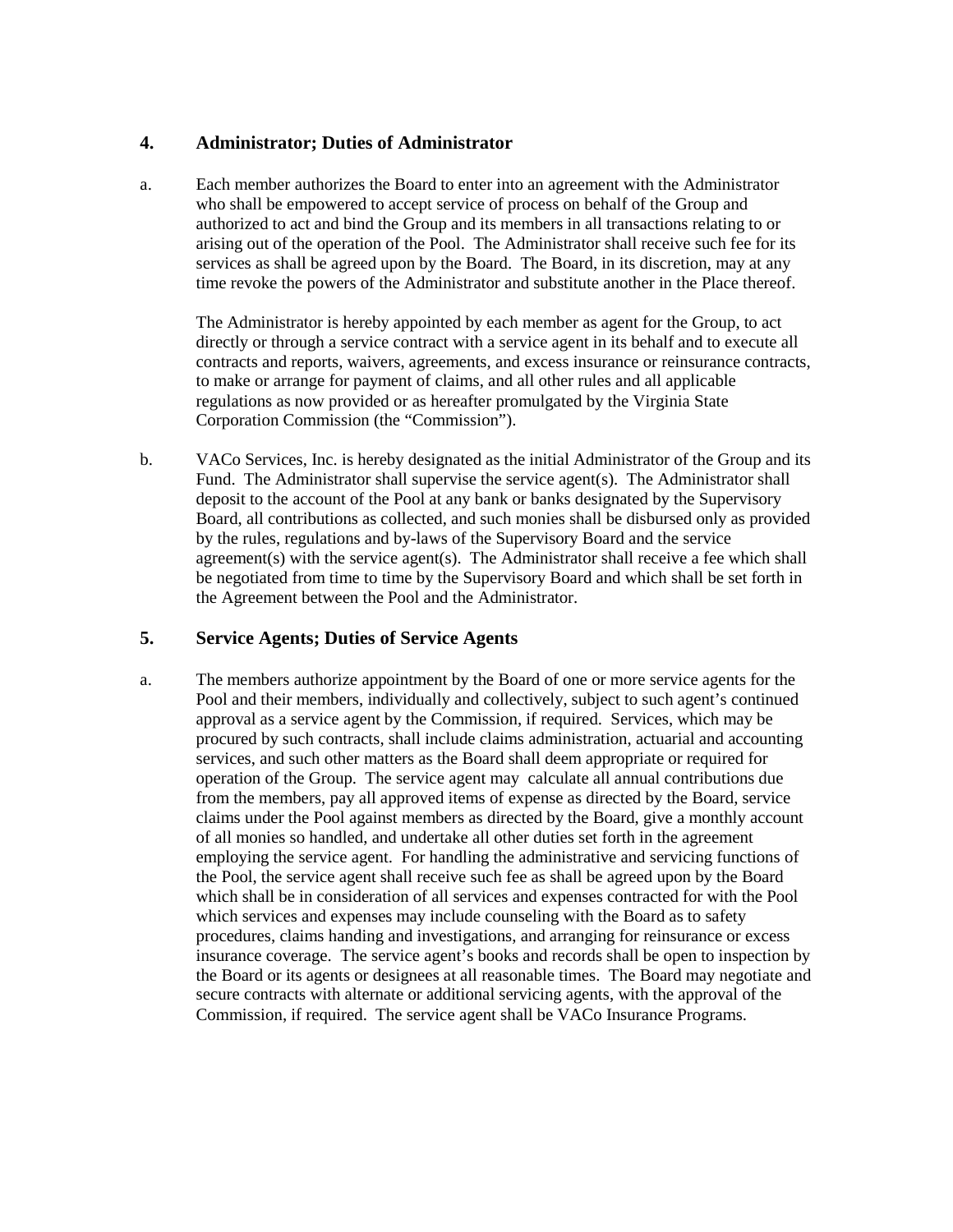- b. The service agent(s), under the supervision of the Supervisory Board and the Administrator shall be generally responsible for claims administration, program development and loss control on behalf of the members. The service agent(s) shall assist the Supervisory Board in determining all contributions due the Fund, prepare for payment all approved items of expense and claims, and give a monthly accounting of all monies and claims so handled. The responsibilities and duties of the service agent(s) shall be more particularly defined and described in the service agreement(s) executed with the service agent(s).
- c. For performing the servicing functions of the Pool, the service agent(s) shall receive a fee, which shall be negotiated with and approved by the Supervisory Board. Such fees may be renegotiated from time to time as mutually agreed upon by the service agent(s) and the Supervisory Board. The service agent(s) books and records as they relate to the Pool and the Fund shall be open to inspection by the Supervisory Board and the Administrator or their agents at all reasonable times.

## **6. Deposit of Funds**

The Board or its designee shall deposit to the account of the Pool, at any bank or banks designated by the Board, all contributions as and when collected and all other funds received from or for the Pool, and said monies shall be disbursed on as provided by (1) the rules, regulations, by-laws of the Group, and the resolutions of the Board; (2) the agreement between the Board and the service agent; and (3) this agreement.

## **7. Investment of Funds**

The Board shall have the authority to invest the funds of the Pool as permitted by State law, the Group'' by-laws and the Commission's regulations.

#### **8. Bylaws, Rules and Regulations**

Each member of the Pool agrees to abide by the rules and regulations of the Pool and the Group and the constitution and bylaws of the Group as shall be amended or modified from time to time. In the event of any amendment, the member shall be notified promptly thereof.

## **9. Coverage**

The Pool will provide loss protection to members as provided in the coverage forms and as amended by the Board from time to time. In the event of any amendment, the member shall be notified promptly thereof.

To the extent permitted by any applicable coverage certificate, the Pool will allow coverage, by endorsement, for "additional insureds" to the extent of any and all vicarious liability but not for independent negligent acts or omissions of the additional insured.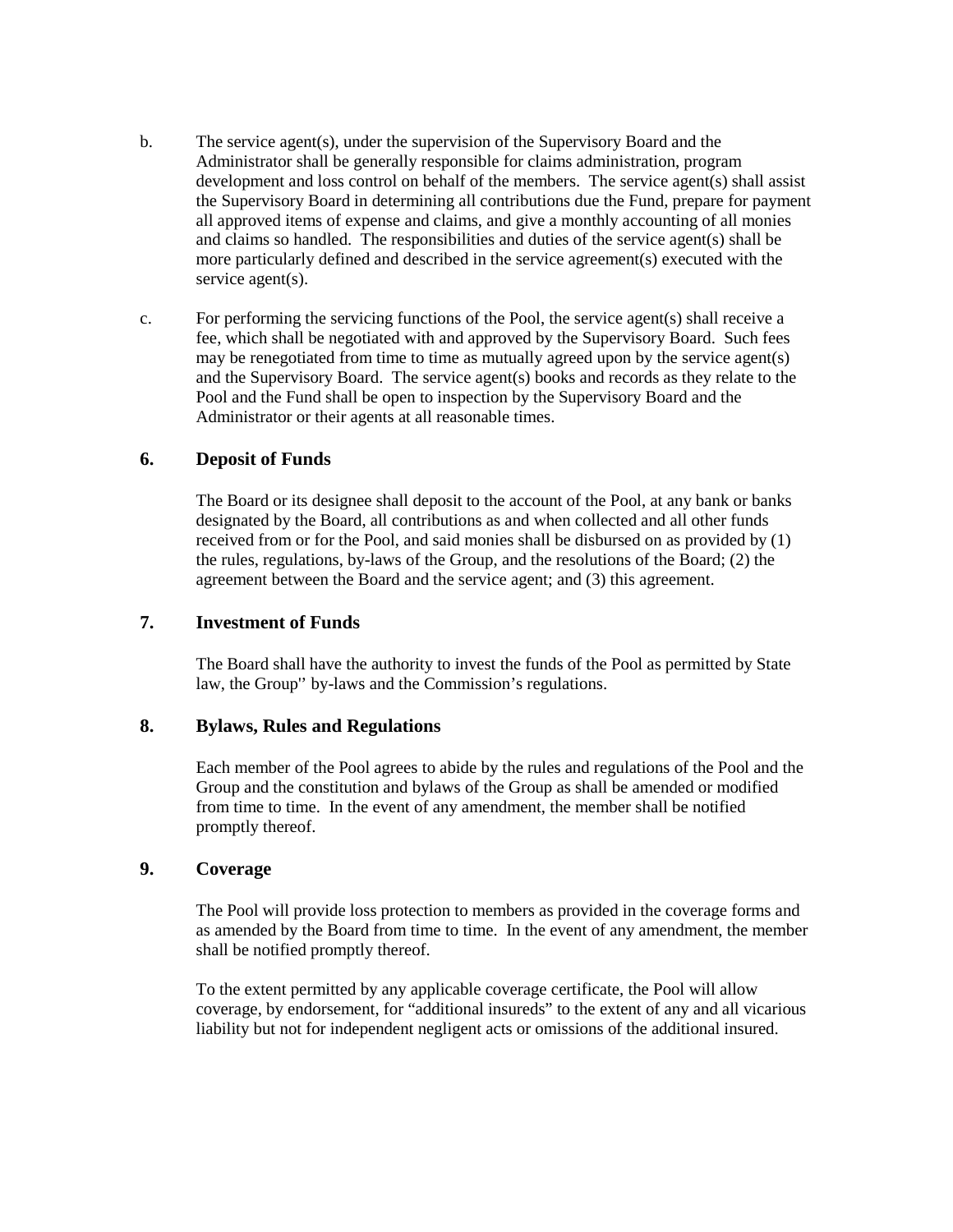## **10. Reinsurance and Excess Insurance**

- a. The Board is authorized to obtain and maintain specific or aggregate reinsurance or excess insurance in such amounts and which such retentions as in its discretion are advisable, if available at cost and on terms deemed by the Board to be reasonable under the circumstances. Such reinsurance or excess insurance coverage, if any, shall be as set forth in the Group's financial plan as adopted by the Board. Such coverage may be increased or decreased in the discretion of the Board.
- b. The Board is also authorized and empowered to obtain and maintain other insurance, letters of credit or commitment for loans from insurance or financial institutions which in the judgement of the Board will furnish additional security and resources for payment of claims covered by the Pool in excess of the contributions made by members.

## **11. Proof of Coverage**

At the request of a member, the Pool shall provide without unreasonable delay, to any person designated by the member, proof of coverages provided by the Pool, including any insurance or reinsurance, applicable deductible levels and the maximum liability which the pool will retain.

## **12. Limit of Liability**

The members agree that, for the payment of any claim against the Pool or the performance of any obligation of the Pool hereunder, resort shall be had solely to the assets and property of the Pool and no member, officer or Board member of the Pool or the Group and neither the Administrator nor its designees shall be liable thereof. A member of the Pool shall have no liability to the Pool, to other members of the Pool, or to any claimant against the Pool itself or another member of the Pool, except for payment of annual contributions under this agreement, reimbursement of deductible amounts, if any, and assessments as provided pursuant to section 15 hereof and the by-laws of the Group.

## **13. Payment of Claims**

All claims against members, if approved by the service agent and as directed by the Board, shall be paid as follows:

- a. To the extent of (I) the applicable Pool's funds for each Pool year. (ii) plus any other Pool assets and reserves available and authorized by the Board therefor, and (iii) subject to the applicable limits of coverage retained by the Pool of each member;
- b. Covered claims in excess of the Pool's coverage limits for each Pool years shall be paid from the reinsurance or excess insurance coverage, if any, in effect for the Pool;
- c. All deductible amounts, retention amounts, and the amounts of any claims in excess of amounts available therefor under the provision of paragraphs a. and b.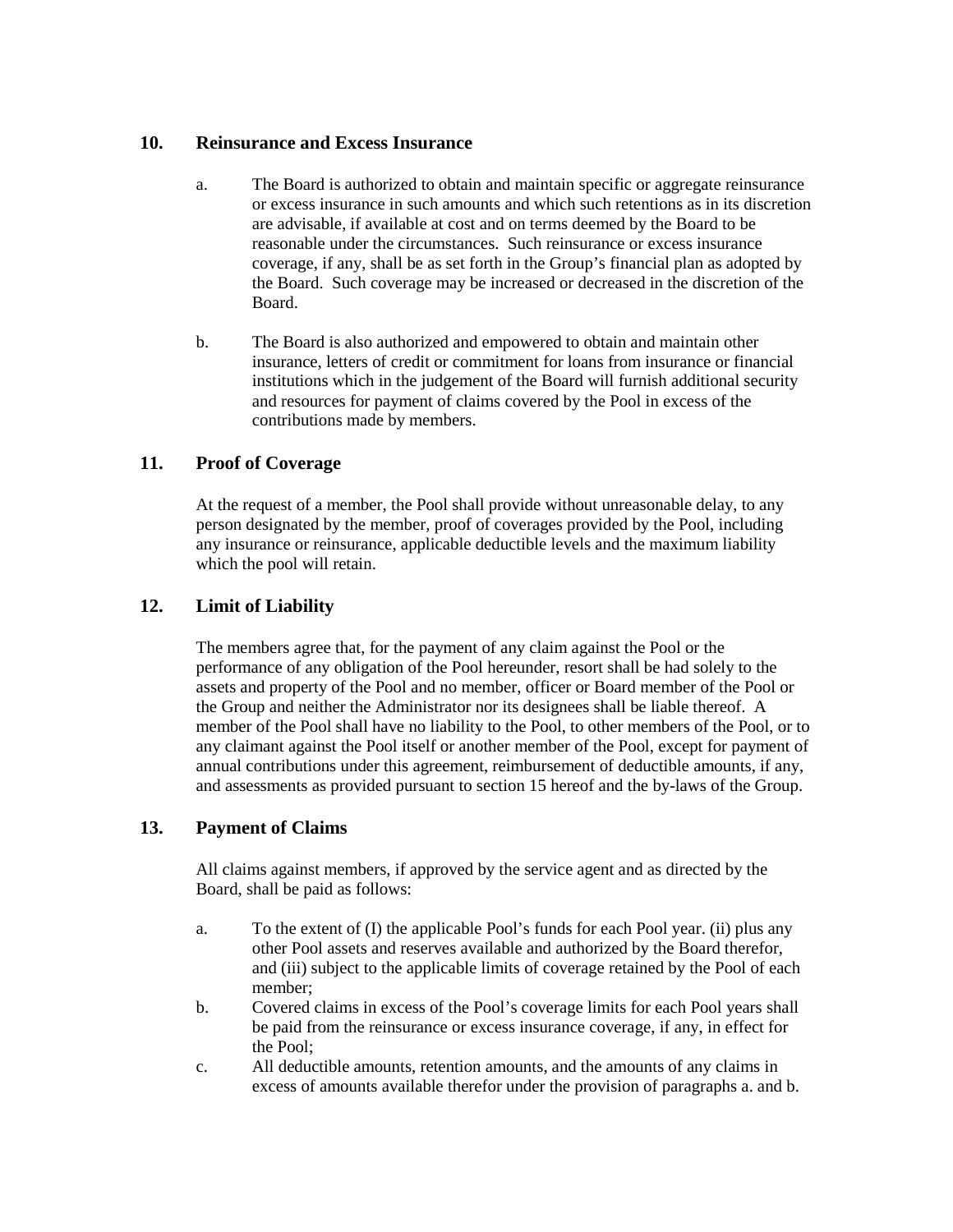of this section 13 shall be the sole obligation of, and shall be paid by, the member liable therefor.

## **14. Reimbursable Deductible**

Each member agrees that upon the payment of any applicable deductible amount by the Pool for or on behalf of a member, that such member shall reimburse the Pool therefore within 30 days of written notice from the Pool. After the specified time, interest thereon will accrue at the rate of the highest yield on the Pool's most recent investment at that time. If the reimbursable deductible has to be collected by suit, the member agrees to pay the Pool's reasonable attorney's fees and all costs incurred in the suit.

#### **15. Contributions and Assessments**

Each member agrees to pay contributions to the Pool computed in accordance with a rating plan based on reasonable assumption and certified by an actuary, approved by the Board, and as amended from time to time. If practicable, the Board will notify the member at least 180 days prior to the Pool year of the amount of the contribution for that Pool year. If less than 120 days notice is provided, the period for withdrawal as provided in section 2 shall be reduced on a pro-rata basis.

Each member agrees that the annual contributions shall be payable in full in advance of coverage unless the Board in its discretion shall determine otherwise. Such contributions are deemed earned by the Pool when received and are not subject to refund unless otherwise determined by the Board.

Whenever the Supervisory Board and the State Corporation Commission determine that the fund account is actuarially insufficient, when considering pool assets and reserves to cover known claims, both reported and unreported, the Board shall make an assessment of the members of the Pool. Such assessment shall be paid within 90 days.

In the event of the pool's deficit, the Board may adopt, following any required approval by the commission, a plan it deems equitable for the elimination of such deficit, including but not limited to the assessment of any members in the proportion which the contribution of each bears to the total contributions of all members in the year in which such deficit occurs. A member is obligated to pay any assessment which applies to the pool year in which it was a member. Such assessment may be made after the end of the Pool's fiscal year and after the member has discontinued membership in the Pool. If the assessment has to be collected by suit, the member agrees to pay the Pool's reasonable attorney's fees and all costs incurred in the suit.

Each member agrees to execute necessary authorization forms permitting the Pool or their designees to obtain information and data required in determining the experience or other rating modification of such member.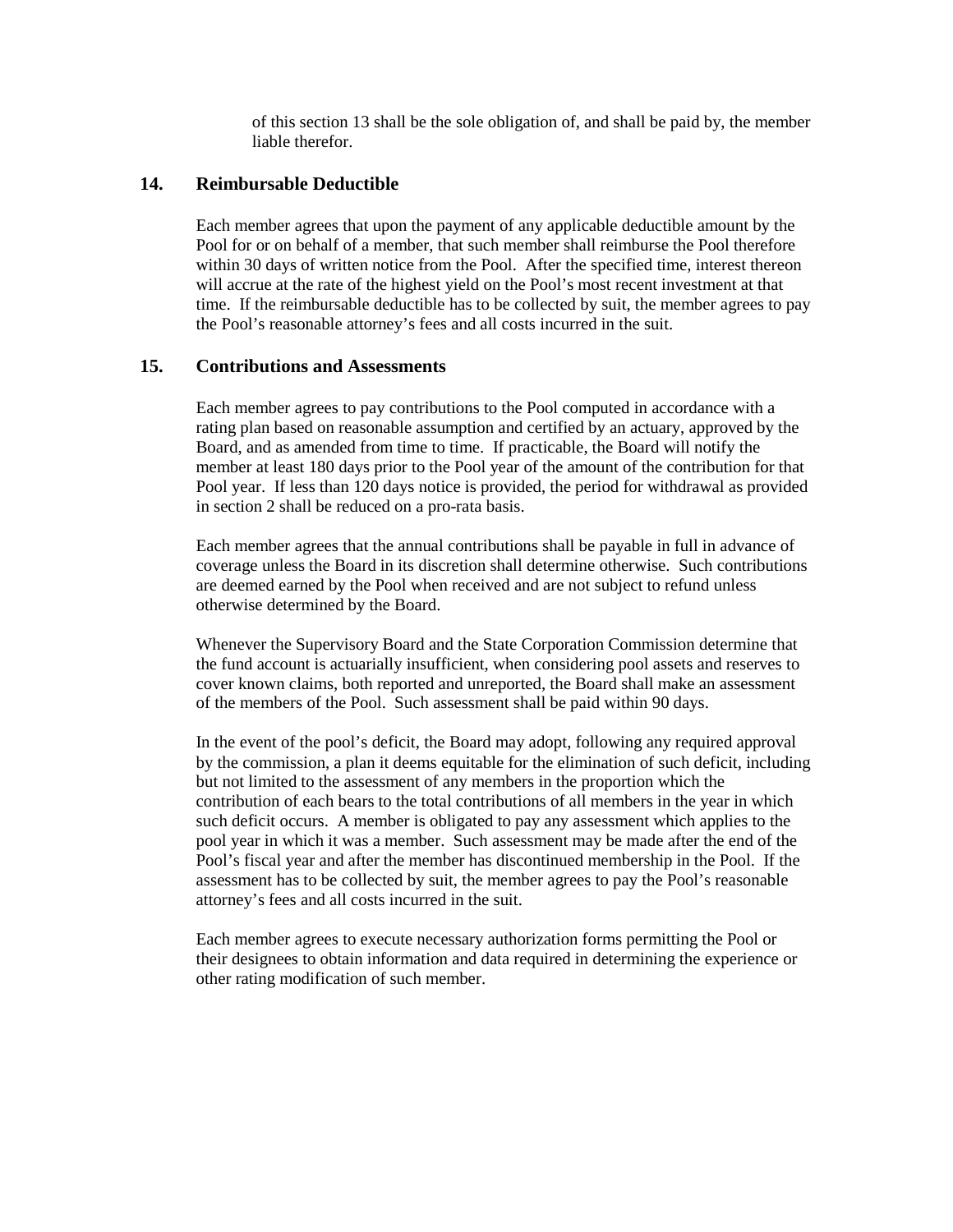### **16. Reporting of Claims or Losses**

All claims and accidents, or occurrences , with the potential of producing claims against a member or the Pool, irrespective of any retention or deductible, shall be promptly reported to the Board or its service agent together with such information thereon as shall be requested by the Board or service agent. All property losses by the member with the potential of being reimbursed or paid by the Pool shall also be promptly reported in like manner to the Board or its service agent. The claims and loss reports shall be in accordance with the procedures established from time to time by the Board or its service agent.

## **17. Defending and Handling Claims**

Except as limited in the coverage forms (and regardless of the amount of any deductible), the Pool shall be responsible for investigating, handling, negotiating and defending all claims against a member which are within the purview of this agreement even though such allegations or demands are wholly groundless, false, or fraudulent. Further, with respect to such claims, the Pool shall pay all costs reasonably incurred for investigating, negotiating or defending such claims together with all interest accruing after the entry of judgement.

The Pool shall supervise and control all legal counsel on behalf of the Pool necessary for the prosecution or defense of any litigation. All legal counsel shall relay all settlement offers to the Pool or its designee and the Pool's decision regarding such offers shall be binding. A member may upon notice in writing, decline to accept settlement of a claim involving it, but in such event shall become obligated for any payment of sums above the settlement amount if a higher payout, including attorneys fees, is ultimately required.

Each member agrees to fully cooperate in the investigation and defense of any claims by supplying any information and assistance deemed by the Board, the service agent, or counsel, to be needed or helpful to handle such action. If a personal appearance by an official or employee of a member is necessary in any dispute, the expense of such appearance shall be paid by the member.

#### **18. Subrogation/Recoveries**

Each member agrees that in the event of the payment of any loss by the Pool under this agreement, the Pool shall be subrogated to the extent of such payment to all the rights of the member against any person or other entity legally responsible for damages for said loss, and in such event, the member hereby agrees to render all reasonable assistance, other than pecuniary, to effect recovery.

Legal and other expenses related to such recoveries shall be deducted from the amount recovered and paid to the entity which originally paid such expenses. After such recovery expenses are deducted, recoveries shall be distributed to the parties in an order inverse to that in which their respective liabilities accrued.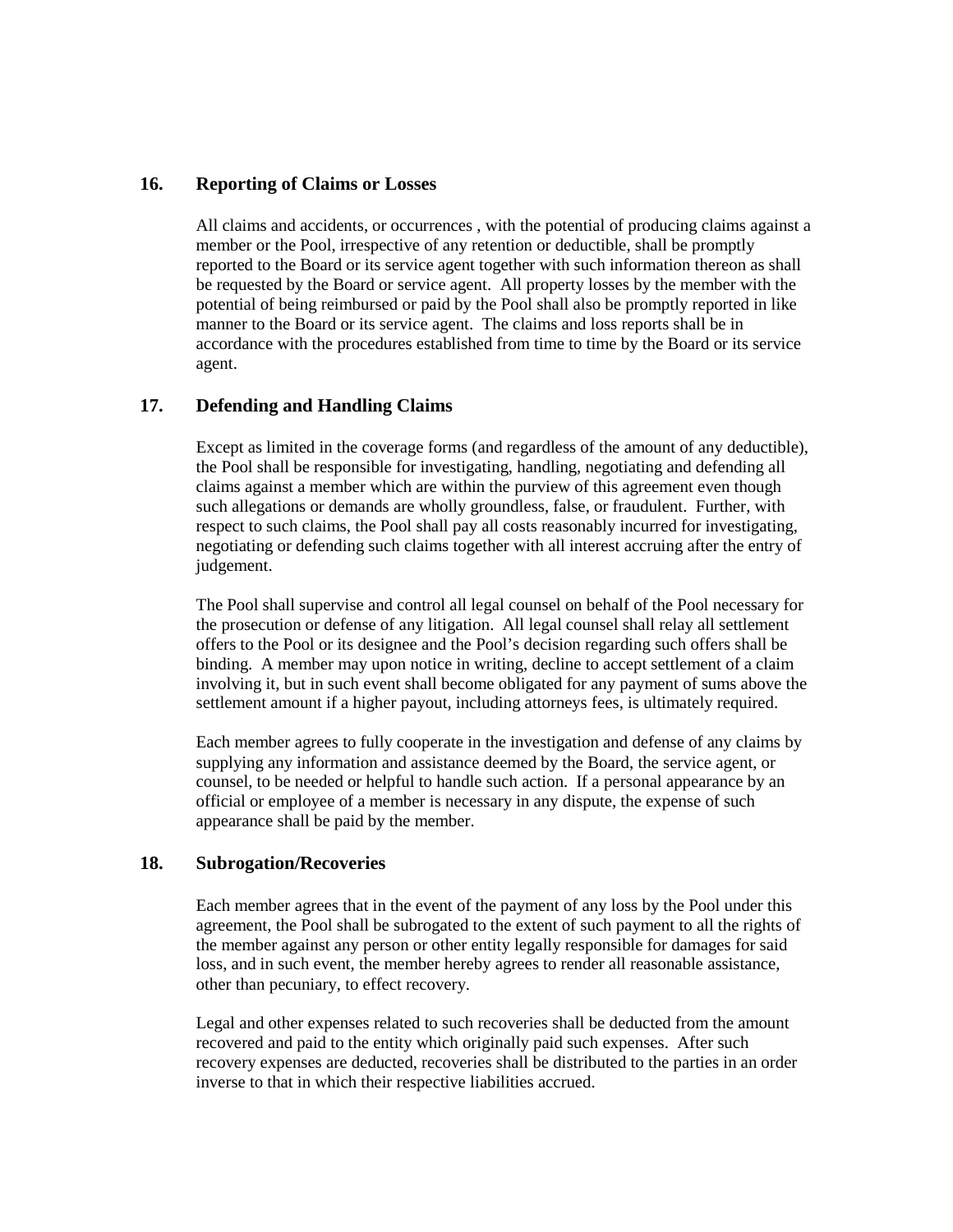## **19. Inspection of Member's Facilities and Records**

The Board, the Administrator, the service agent, and any of their agents, servants, employees or attorneys, shall be permitted at all reasonable times to inspect the member's facilities and shall be permitted at all reasonable times and within five years after the final termination of the membership to examine member's books, vouchers, contracts, documents, budgets and records of any and every kind which relate to the activities of the Pool.

## **20. Risk Management**

The Board or its designee may, but is not obligated to, provide risk management services to members, designed to assist members in following a plan of managing risk of loss and loss control which may result in reduced losses and costs. Each member agrees to initiate and maintain a safety program and agrees to follow the general recommendations of the Board and the service agent in this respect. Safety to property and the public shall have the highest priority. However, each member shall remain solely responsible for all decisions concerning its safety program and practices and may not rely upon evaluations and recommendations made by the Pool, the Board, the service agent, the administrator, or their representatives in making final decisions concerning its safety program and practices. Notwithstanding the foregoing, each member agrees for the duration of its membership in the Pool to adopt and follow such minimum risk management programs and procedures as shall be adopted, and amended from time to time, by the Board.

# **21. Expenditure of Pool Funds**

Funds from all sources coming into the hands of the Board during any one fiscal year of the Pool shall be set aside for the Pool and shall be used only for the following purposes:

- a. Payment of fees for service agents as provided in section 5 hereof.
- b. Payment of a fee to the Administrator as determined by the Board.
- c. Payment of lawful assessments, if any, as required by any lawful authority.
- d. Payment of the cost of all bonds including errors and omissions coverage for all officers and employees, and fidelity coverage for the Group and its employees and the Administrator.
- e. Payment of all legal fees, actuarial fees, accounting fees, or other miscellaneous expenses relating to the Board or the Pool.
- f. Payment of the costs of any insurance policy, excess insurance policy, reinsurance treaty, loan commitment, letter of credit or similar agreement entered into directly by the Group or on behalf of the members, as deemed advisable by the Board.
- g. As provided within this agreement and pursuant to the terms of the member's coverage, payment of claims, including, without limitation, settlements, awards, judgements, legal fees, investigation costs in all contested cases, appeal bonds, and establishment of reserves necessary to provide for all of the same.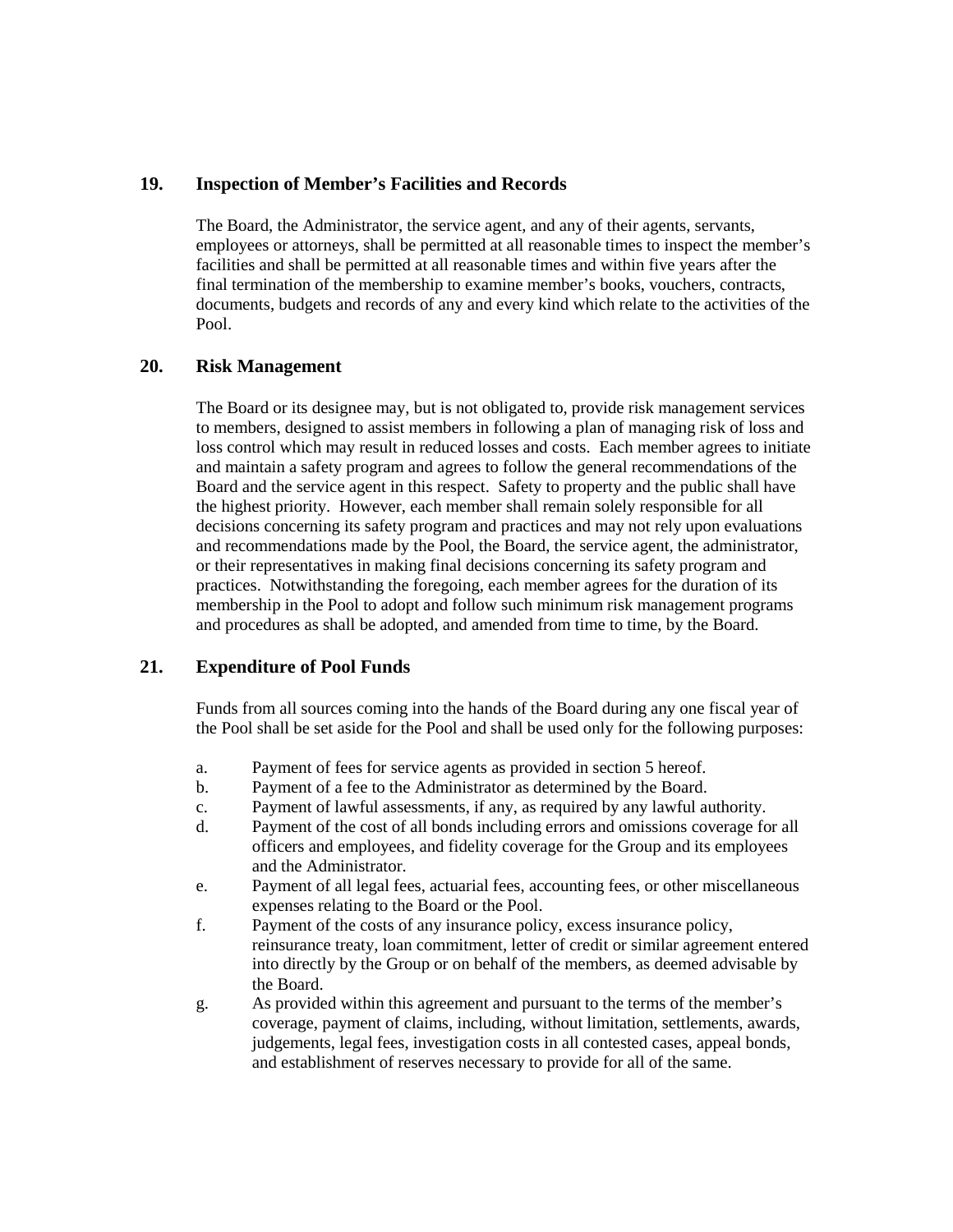- h. Subject to the commission's regulations, as applicable, following the conclusion of each 12 month's operation of the Pool ("annual period"), distribution to the extent not otherwise prohibited by law to members in such manner as the Board in its discretion shall deem appropriate and equitable, such discretion being applicable to but not limited to, denying or limiting any distribution to members who have had their membership terminated or are not in good standing, and making distribution only to members with a loss ratio not in excess of a level designated by the Board, of any excess monies remaining after payment of items a. through g. inclusive above; provided, however, that no such distributions shall be made earlier than 12 months after the end of each annual period; provided further, that undistributed excess funds from previous annual periods may be distributed at any time if not required for reserves and if approved by the Board.
- i. A percentage of any surplus may be allocated to a restricted surplus account to be used at the discretion of the Board, subject to any required approvals by the Commission.
- j. Prior to the receipt of such funds and with prior notice to members, the Board may designate certain funds for inclusion in a capitalization account to be used for other Pool years at the discretion of the Board. Such fund may be combined with the restricted surplus account, if any.

## **22. Fiscal Year/Continuation of Agreement**

The Group and the pool shall operate on a fiscal year from 12:01 a.m. July first to midnight of June thirtieth of the next calendar year. Application for continuing membership, when approved in writing from the members of their designee, upon payment of all sums due by the member, shall constitute a continuation of this agreement for each succeeding fiscal period unless cancelled by the Board, or unless the member shall have resigned or withdrawn from aid Group by written notice as provided in Section 2 hereof.

## **23. Sovereign Immunity**

Nothing in this agreement shall be construed to waive or limit in any way a member's sovereign immunity.

#### **24. Miscellaneous**

- a. The Group, the member which is a party hereto, and each other member, whether now or to become a member, agree to be bound by all the terms and conditions of this agreement
- b. If any provision of this agreement is held invalid, such invalidity shall not affect other provisions of this agreement which can be given effect without the invalid provision, and to that end the provisions of this agreement are severable.